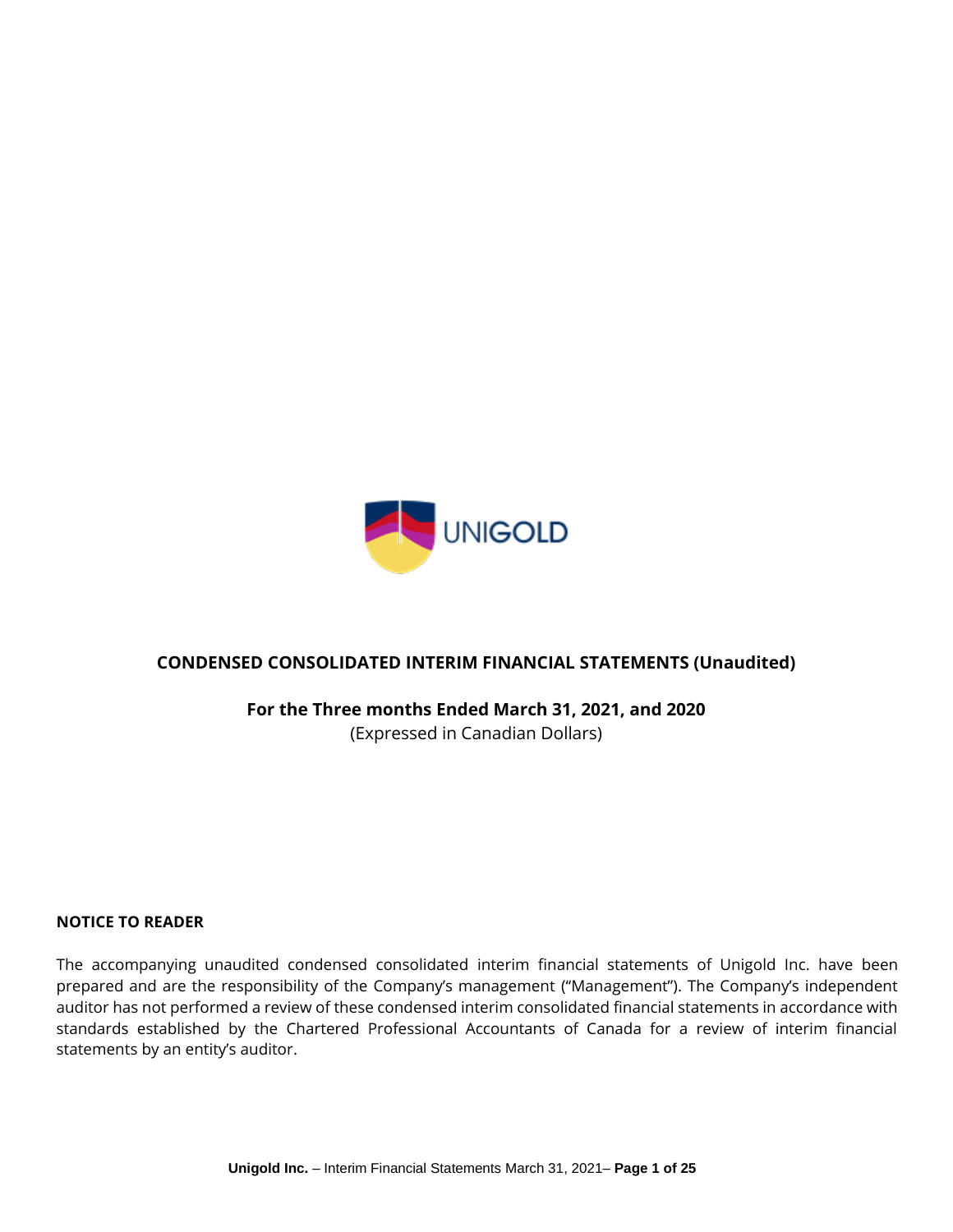

### **CONDENSED CONSOLIDATED INTERIM STATEMENTS OF FINANCIAL POSITION (Unaudited)**

(Expressed in Canadian Dollars)

|                                              |             | March 31,      | December       |
|----------------------------------------------|-------------|----------------|----------------|
| As at                                        | <b>Note</b> | 2021           | 31, 2020       |
|                                              |             | \$             | \$             |
| <b>Assets</b>                                |             |                |                |
| <b>Current assets</b>                        |             |                |                |
| Cash                                         |             | 2,539,725      | 4,034,564      |
| Other receivables                            |             | 69,710         | 174,811        |
| Other financial assets and prepaids          |             | 148,088        | 289,823        |
| Total current assets                         |             | 2,757,523      | 4,499,198      |
| <b>Non-current assets</b>                    |             |                |                |
| Property, plant and equipment                | 6           | 929,050        | 785,988        |
| <b>Total assets</b>                          |             | 3,686,573      | 5,285,186      |
|                                              |             |                |                |
| <b>Liabilities</b>                           |             |                |                |
| <b>Current liabilities</b>                   |             |                |                |
| Accounts payable and accrued liabilities     |             | 165,779        | 107,324        |
| <b>Total liabilities</b>                     |             | 165,779        | 107,324        |
|                                              |             |                |                |
| Equity attributable to shareholders of the   |             |                |                |
| Corporation                                  |             |                |                |
| Share capital                                | 8(a)        | 66,892,807     | 66,892,807     |
| Reserve for warrants                         | 8(b)        | 1,567,459      | 1,567,459      |
| Reserve for share-based payments             | 8(c)        | 1,791,212      | 1,697,134      |
| <b>Accumulated deficit</b>                   |             | (66, 733, 515) | (64, 982, 369) |
| Total equity attributable to shareholders of |             |                |                |
| the Corporation                              |             | 3,517,963      | 5,175,031      |
| <b>Non-controlling interest</b>              |             | 2,831          | 2,831          |
|                                              |             |                |                |
| <b>Total equity</b>                          |             | 3,520,794      | 5,177,862      |
| <b>Total liabilities and equity</b>          |             | 3,686,573      | 5,285,186      |
|                                              |             |                |                |

Nature of operations (note 1) Going concern (note 2) Commitments and contingencies (note 13)

Approved on Behalf of the Board of Directors:

s/ Joseph Del Campo s/ Joseph Hamilton Director Director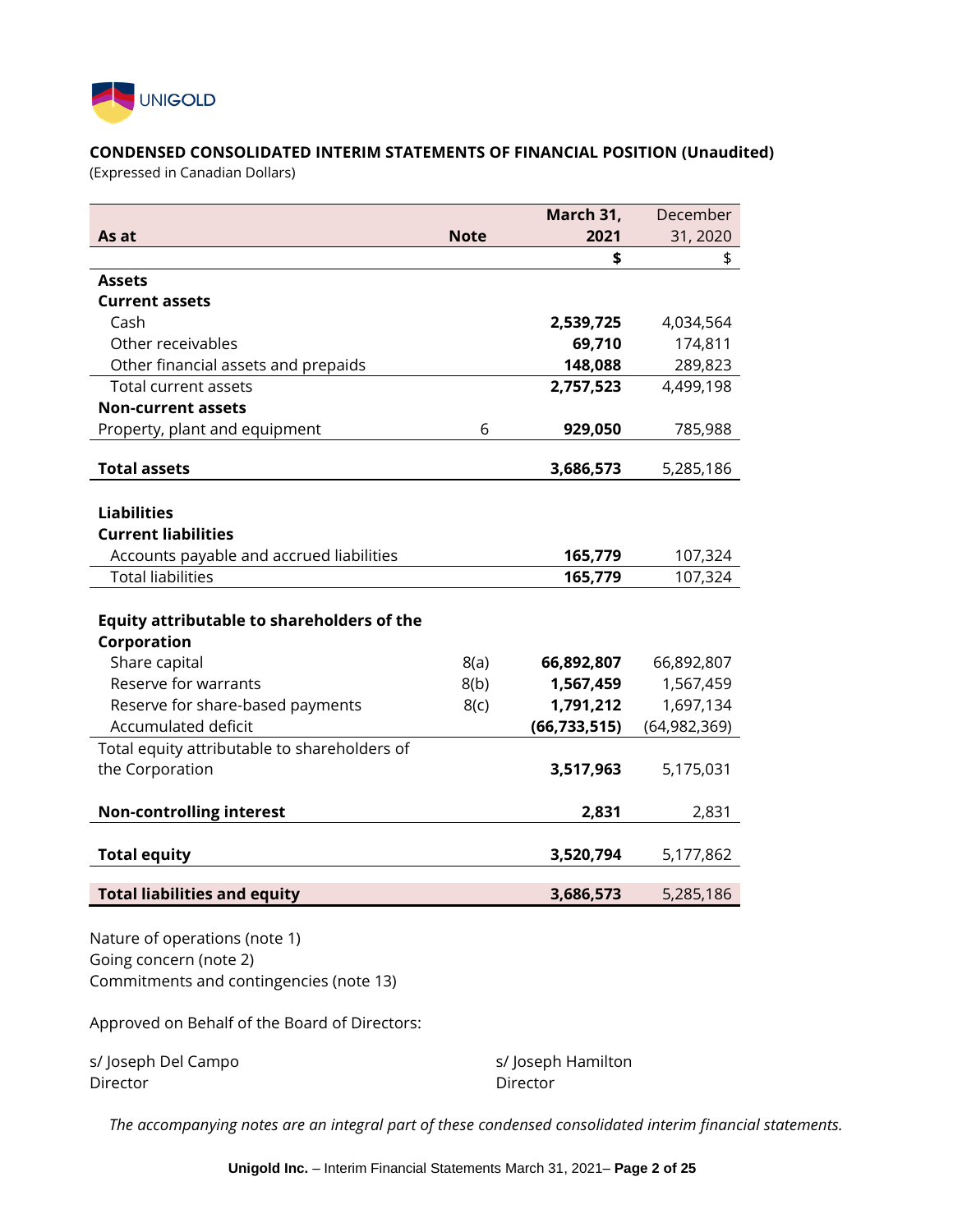

**CONDENSED CONSOLIDATED INTERIM STATEMENTS OF CHANGES IN SHAREHOLDERS' EQUITY (Unaudited)** (Restated for 2019)

(Expressed in Canadian Dollars)

|                                 |             | <b>Share capital</b> | <b>Other reserves</b> |             | Equity <sup>(1)</sup> |                 |
|---------------------------------|-------------|----------------------|-----------------------|-------------|-----------------------|-----------------|
|                                 | Number      |                      |                       | Share-based | Accumulated           | Attributable to |
|                                 | of shares   | Amount               | Warrants              | payments    | Deficit               | shareholders    |
| Balance - December 31, 2019     | 78,021,309  | \$59,892,350         | \$482,966             | \$1,135,429 | \$(59, 913, 816)      | \$1,596,929     |
| Warrants exercised              | 500,000     | 89,350               | (14, 350)             |             |                       | 75,000          |
| Warrants cancelled              |             |                      | (566)                 |             |                       | (566)           |
| Grant of options                |             |                      |                       | 11,836      |                       | 11,836          |
| Net loss for the period         |             |                      |                       |             | (1, 117, 693)         | (1, 117, 693)   |
| <b>Balance - March 31, 2020</b> | 78,521,309  | \$59,981,700         | \$468,050             | \$1,147,265 | \$(61,031,509)        | \$565,506       |
| Private placement               | 33,333,334  | 6,000,000            |                       |             |                       | 6,000,000       |
| Less share issue costs          |             | (383, 319)           |                       |             |                       | (383, 319)      |
| Warrants issued                 |             | (1,280,604)          | 1,280,604             |             |                       |                 |
| Finder warrants issued          |             | (186, 804)           | 186,804               |             |                       |                 |
| Warrants exercised              | 12,037,500  | 2,131,531            | (319, 715)            |             |                       | 1,811,816       |
| Finder warrants exercised       | 1,329,150   | 185,051              | (48, 284)             |             |                       | 136,767         |
| Options exercised               | 1,854,000   | 445,252              | -                     | (207, 732)  |                       | 237,520         |
| Grant of options                |             |                      |                       | 786,992     |                       | 786,992         |
| Options expired                 |             |                      |                       | (29, 391)   | 29,391                |                 |
| Net loss for the period         |             |                      |                       |             | (3,980,251)           | (3,980,251)     |
| Balance - December 31, 2020     | 127,075,293 | \$66,892,807         | \$1,567,459           | \$1,697,134 | \$(64, 982, 369)      | \$5,175,031     |
| Grant of options                |             |                      |                       | 94,078      |                       | 94,078          |
| Net loss for the period         |             |                      |                       |             | (1,751,146)           | (1,751,146)     |
| <b>Balance - March 31, 2021</b> | 127,075,293 | \$66,892,807         | \$1,567,459           | \$1,791,212 | \$(66, 733, 515)      | \$3,517,963     |

(1) Certain figures are restated for the year ended December 31, 2019 – See note 4(c).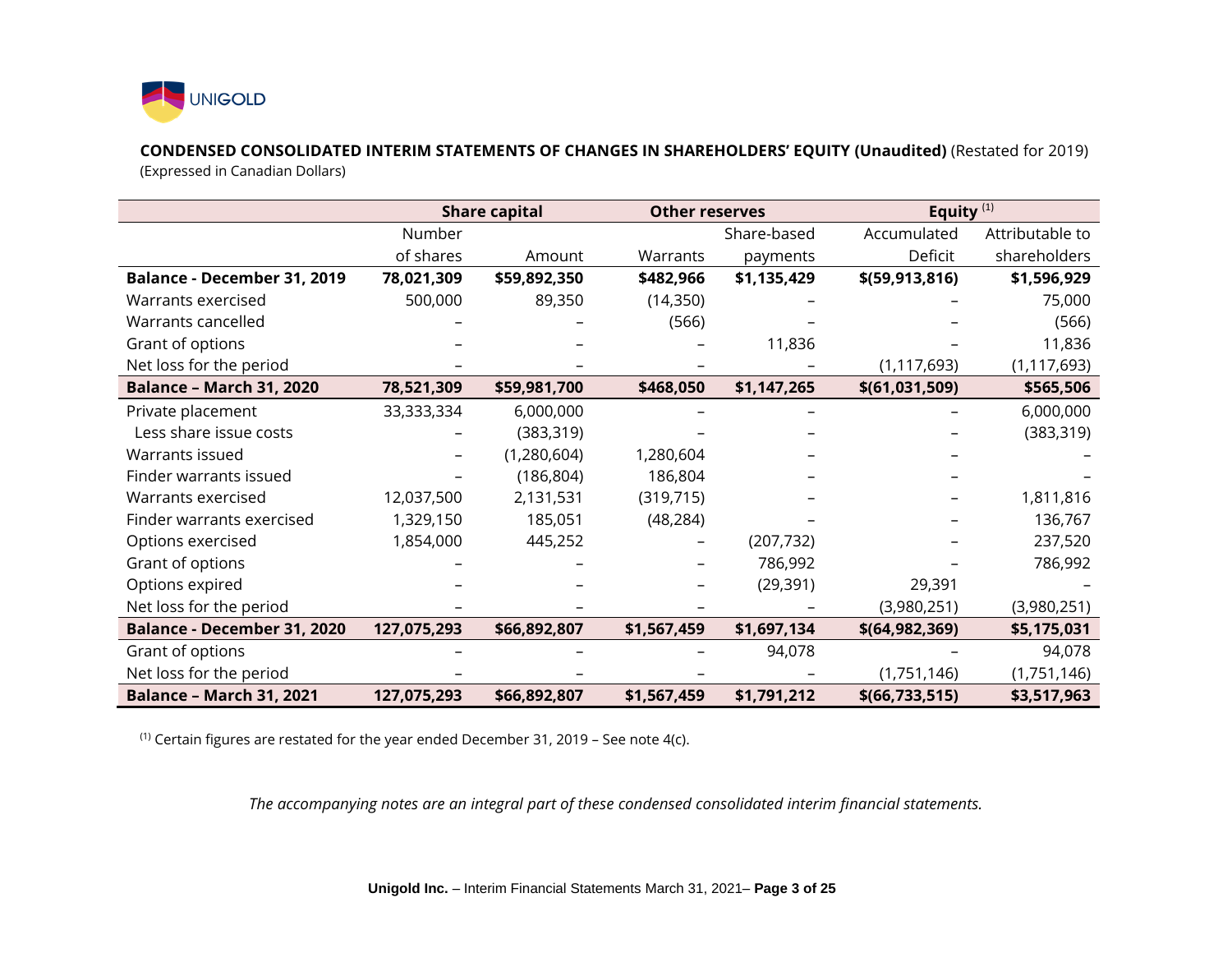

## **CONDENSED CONSOLIDATED INTERIM STATEMENTS OF LOSS AND COMPREHENSIVE LOSS (Unaudited)**

(Expressed in Canadian Dollars)

|                                                |             |             | 2020          |
|------------------------------------------------|-------------|-------------|---------------|
|                                                |             |             | (restated)    |
| For the three months ended March 31,           | <b>Note</b> | 2021        | note $4(c)$   |
|                                                |             | \$          | \$            |
| <b>Operating expenses</b>                      |             |             |               |
| <b>Exploration expenditures</b>                | 7           | 1,325,994   | 851,353       |
| Business development and travel                |             | 136,316     | 58,140        |
| Share-based compensation expense               | 8,10        | 94,078      | 11,836        |
| Management compensation                        | 10          | 67,984      | 116,808       |
| Amortization                                   |             | 51,735      | 8,328         |
| Professional and consulting fees               |             | 32,605      | 41,850        |
| Listing and shareholder information            |             | 14,019      | 13,899        |
| General and administrative expenses            |             | 11,802      | 24,311        |
|                                                |             |             |               |
| Net loss for the period before the             |             |             |               |
| undernoted                                     |             | 1,734,533   | 1,126,525     |
|                                                |             |             |               |
| Foreign exchange loss                          |             | 19,132      | (6,966)       |
| Investment income                              |             | (2, 519)    | (1,866)       |
| Net loss and comprehensive loss for the period |             | (1,751,146) | (1, 117, 693) |
|                                                |             |             |               |
| Net loss per share - basic and diluted         |             | \$0.01      | \$0.01        |
| Weighted average number of shares              |             |             |               |
| outstanding during the period - basic and      |             |             |               |
| diluted                                        |             | 127,075,293 | 78,354,642    |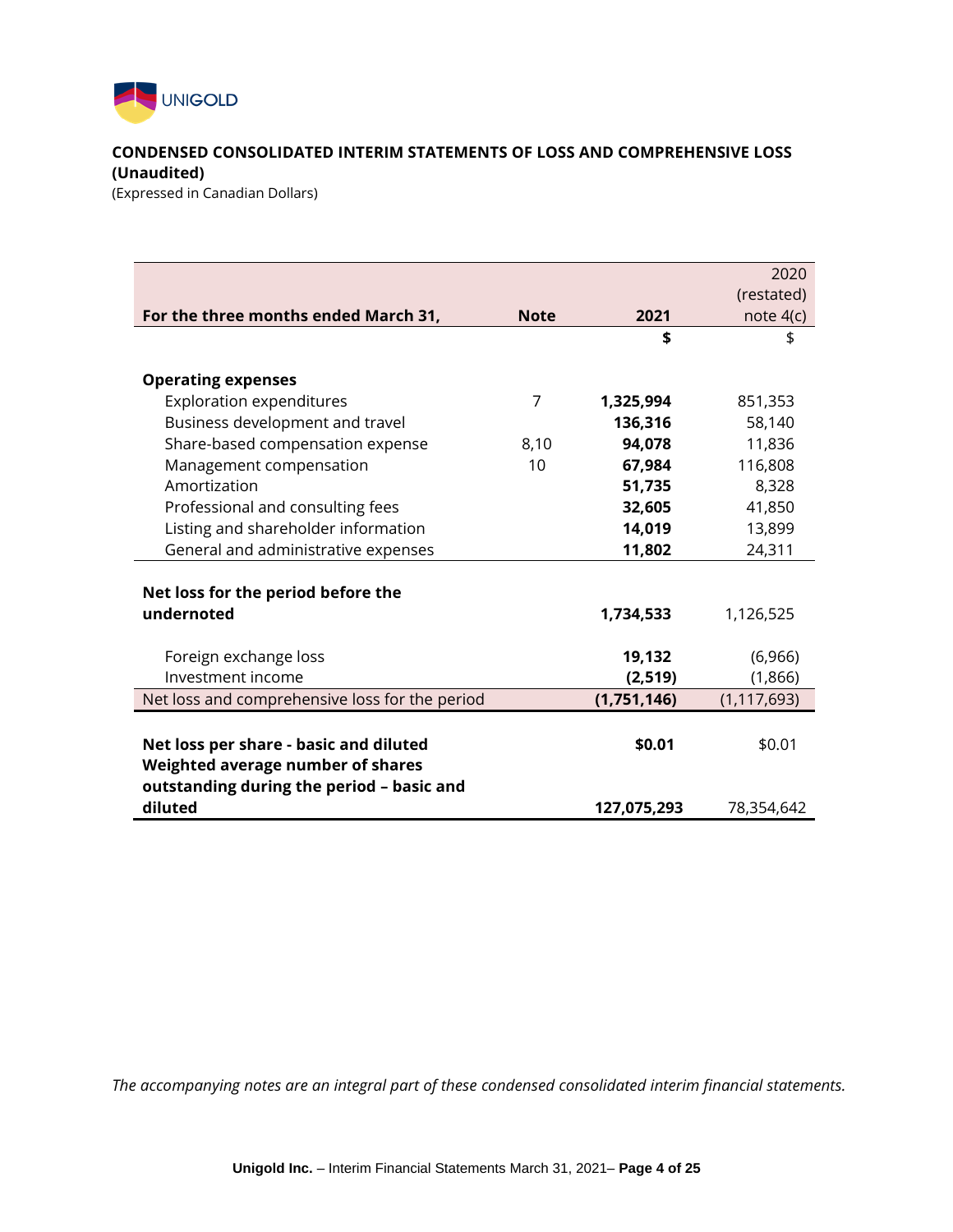

### **CONSOLIDATED STATEMENTS OF CASH FLOWS**

*(Expressed in Canadian Dollars) (Unaudited)*

|                                             |             |             | 2020 (restated) |
|---------------------------------------------|-------------|-------------|-----------------|
| For the three months ended March 31,        | <b>Note</b> | 2021        | note $4(c)$     |
|                                             |             | \$          | \$              |
| <b>Cash flows from operating activities</b> |             |             |                 |
| Net loss for the period                     |             | (1,751,146) | (1, 117, 693)   |
|                                             |             |             |                 |
| Adjustments to non-cash items:              |             |             |                 |
| Share-based compensation expense            |             | 94,078      | 11,836          |
| Amortization                                |             | 51,735      | 8,328           |
|                                             |             | (1,605,333) | (1,097,529)     |
| Working capital adjustments:                |             |             |                 |
| Other receivables                           |             | 105,101     | 19,685          |
| Other financial assets and prepaids         |             | 141,735     | (12,024)        |
| Accounts payable and accrued liabilities    |             | 58,455      | 25,299          |
| Net cash flows used in operating activities |             | (1,300,042) | (1,064,569)     |
|                                             |             |             |                 |
| <b>Cash flows from investing activities</b> |             |             |                 |
| Purchase of equipment                       | 6           | (194, 797)  |                 |
| Net cash flows used in investing activities |             | 194,797     |                 |
|                                             |             |             |                 |
| <b>Cash flows from financing activities</b> |             |             |                 |
| Proceeds from warrant exercises             |             |             | 75,000          |
| Net cash flows from financing activities    |             |             | 75,000          |
|                                             |             |             |                 |
| Net increase (decreased) in cash            |             | (1,494,839) | (989, 569)      |
| Cash, beginning of period                   |             | 4,034,564   | 1,372,210       |
| Cash, end of period                         |             | 2,539,725   | 382,641         |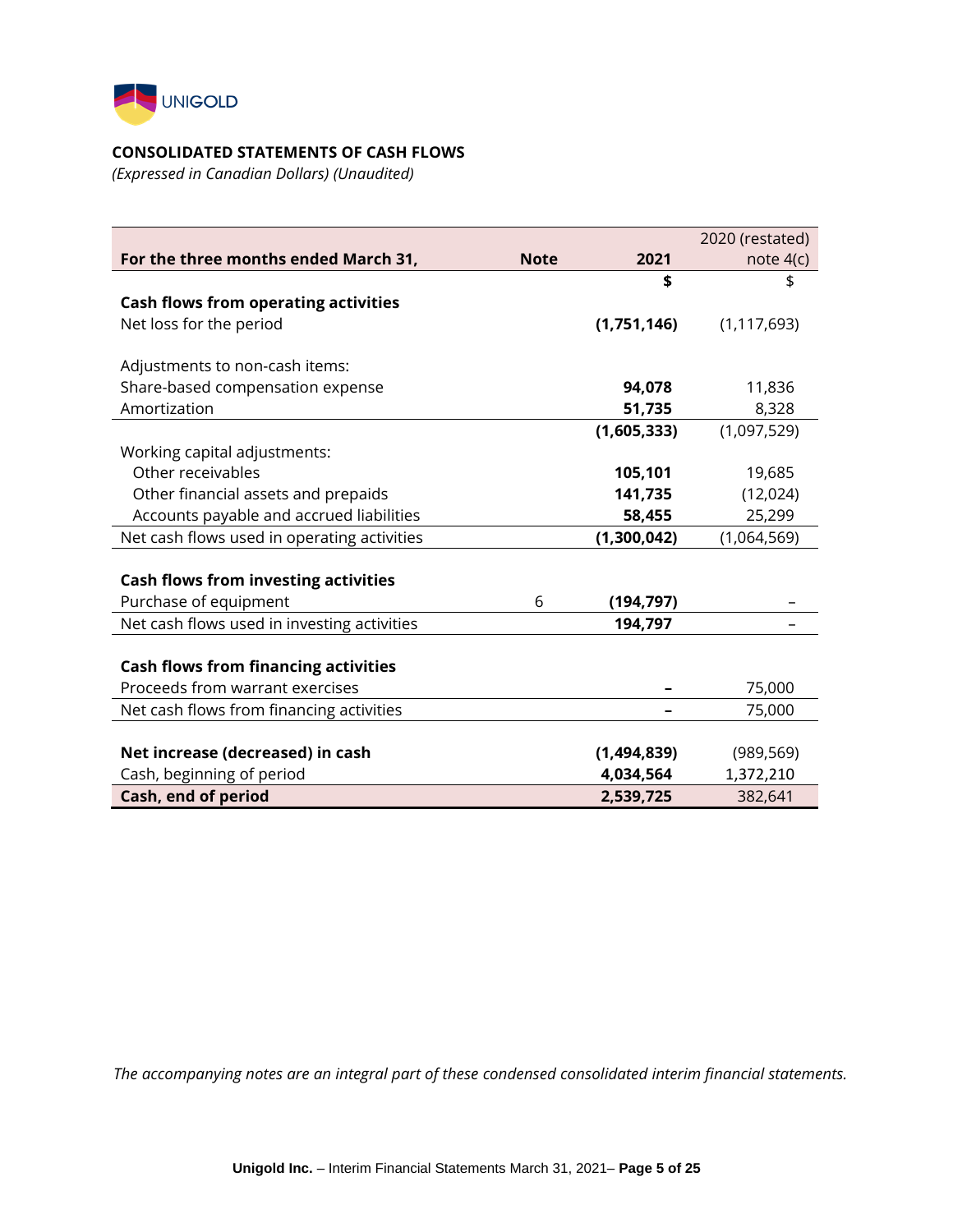

For the three months ended March 31, 2021 and 2020 (Unaudited) Expressed in Canadian dollars unless otherwise stated

### **1. Nature of Operations and Basis of Presentation**

#### **Nature of operations**

Unigold Inc. ("Unigold" or the "Corporation") was incorporated pursuant to the Business Corporations Act (Ontario) on May 9, 1990. The Corporation's corporate head office is located at 401 Bay Street, Suite 2704, P.O. Box 4, Toronto, ON, M5H 2Y4.

Unigold is in the process of exploring its properties in the Dominican Republic.

### **Basis of presentation**

These condensed consolidated interim financial statements include the accounts of the Corporation, and its wholly-owned subsidiary, Unigold Resources Inc., which is incorporated in Canada under the Canada Business Corporations Act, and its 97% owned subsidiary, Unigold Dominicana, S.R.L., which is incorporated in the Dominican Republic. All material intercompany balances and transactions have been eliminated.

## **2. Going Concern**

These condensed consolidated interim financial statements have been prepared on a going concern basis. The going concern basis of presentation assumes that the Corporation will continue in operation for the foreseeable future and be able to realize its assets and discharge its liabilities and commitments in the normal course of business. Because of continuing operating losses, the Corporation's continuance as a going concern is dependent upon its ability to obtain adequate financing or to reach profitable levels of operation. To address its financing requirements, the Corporation will seek financing through measures that may include joint venture agreements, debt and equity financings, asset sales, and rights offerings to existing shareholders or other financial transactions.

It is not possible to predict whether financing efforts will be successful or if Unigold will attain profitable levels of operation. These consolidated financial statements do not include any adjustments to the carrying values of assets and liabilities and the reported expenses and statement of financial position classification that would be necessary should the Corporation be unable to continue as a going concern and therefore be required to realize its assets and liquidate its liabilities and commitments in other than the normal course of business and at amounts different from those in the accompanying condensed consolidated interim financial statements. These adjustments could be material.

### Covid 19

Since March 2020 there has been a continuing global outbreak of COVID-19 (coronavirus), which has had a significant impact on businesses through the restrictions put in place by the Canadian and Dominican Republic governments regarding travel, business operations and isolation/quarantine orders. At this time, it is unknown the extent of the impact the COVID-19 outbreak may have on the Company as this will depend on future developments that are highly uncertain and that cannot be predicted with confidence. These uncertainties arise from the inability to predict the ultimate geographic spread of the disease, and the duration of the outbreak, including the duration of travel restrictions, business closures or disruptions, and quarantine/isolation measures that are currently, or may be put, in place by Canada and other countries to fight the virus.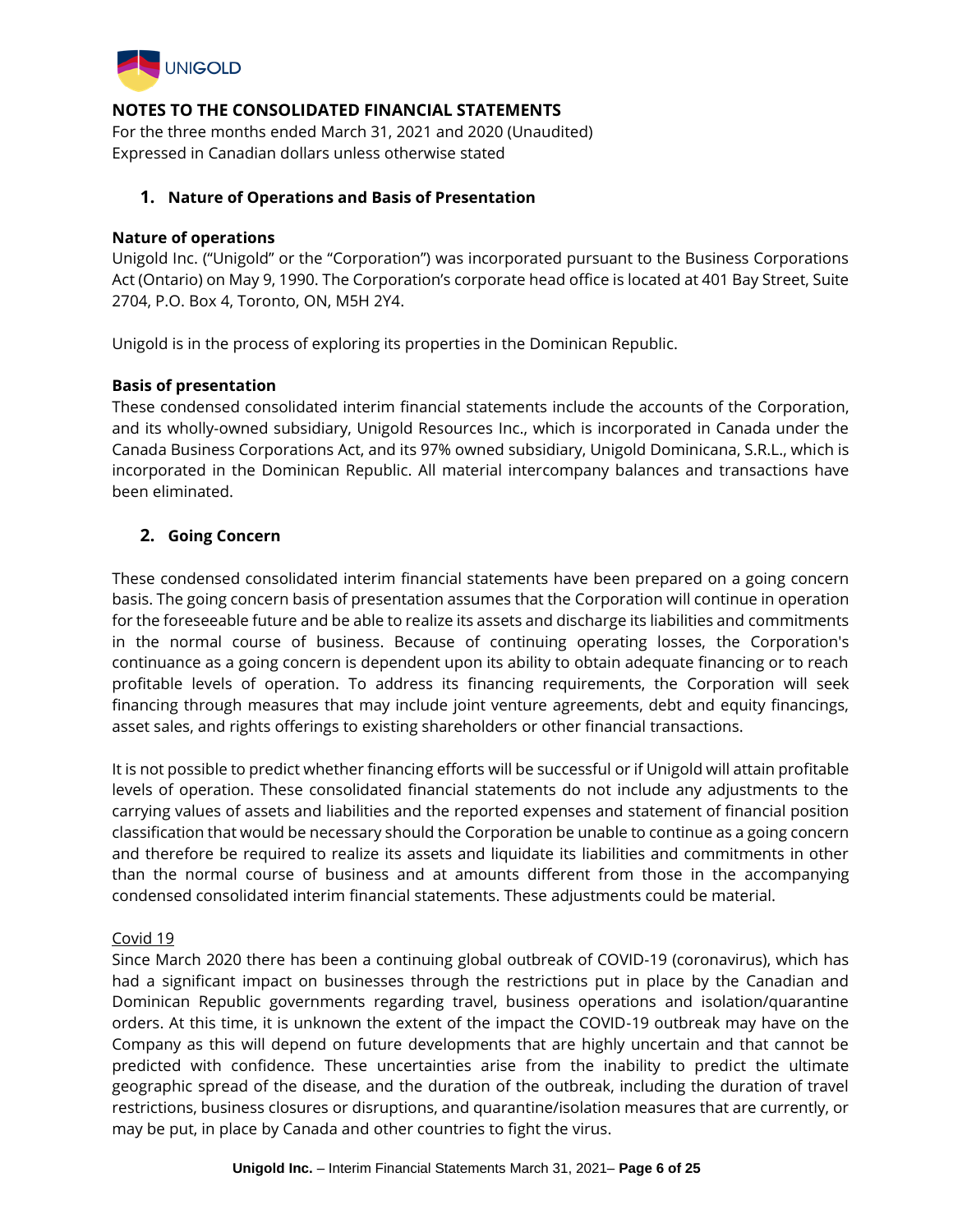

For the three months ended March 31, 2021 and 2020 (Unaudited) Expressed in Canadian dollars unless otherwise stated

### **3. Measurement Uncertainty**

The business of mining and exploring for minerals involves a high degree of risk and there can be no assurance that current exploration programs will result in profitable mining operations. The Corporation's continued existence is dependent upon the preservation of its interest in the underlying properties, the discovery of economically recoverable reserves, the achievement of profitable operations, or the ability of the Corporation to raise alternative financing, if necessary, or alternatively upon the Corporation's ability to dispose of its interests on an advantageous basis. All of the Corporation's exploration properties are located outside of Canada and are subject to the risk of foreign investment, including increases in taxes and royalties, renegotiation of contracts, currency exchange fluctuations and political uncertainty.

Although the Corporation has taken steps to verify title to the properties on which it is conducting exploration and in which it has an interest, in accordance with industry standards for the current state of exploration of such properties, these procedures do not guarantee the Corporation's title. Property title may be subject to unregistered prior agreements and non-compliance with regulatory, social and environmental requirements.

## **4. Summary of Significant Accounting Policies**

### **(a) Statement of compliance**

These condensed consolidated interim financial statements, including comparatives, have been prepared in accordance with International Accounting Standard ("IAS") 34 *Interim Financial Reporting* using the accounting policies consistent with International Financial Reporting Standards ("IFRS") as issued by the International Accounting Standards Board. These condensed consolidated interim financial statements have been prepared on the basis of and using accounting policies, methods of computation and presentation consistent with those applied in Unigold's Consolidated Annual Financial Statements for the year ended December 31, 2020. The accounting policies applied in these condensed consolidated interim financial statements are based on IFRS issued and outstanding as of May 31, 2021, the date the Audit Committee approved these statements. Any subsequent changes to IFRS that are given effect in the Corporation's annual consolidated financial statements for the year ending December 31, 2021, could result in restatement of these condensed consolidated interim financial statements, including the transition adjustments recognized on change-over to IFRS.

The preparation of financial statements in accordance with IAS 34 requires the use of certain critical accounting estimates. It also requires Management to exercise judgement in applying the Corporation's accounting policies. See note 5 – *Significant Accounting Judgments and Estimates*.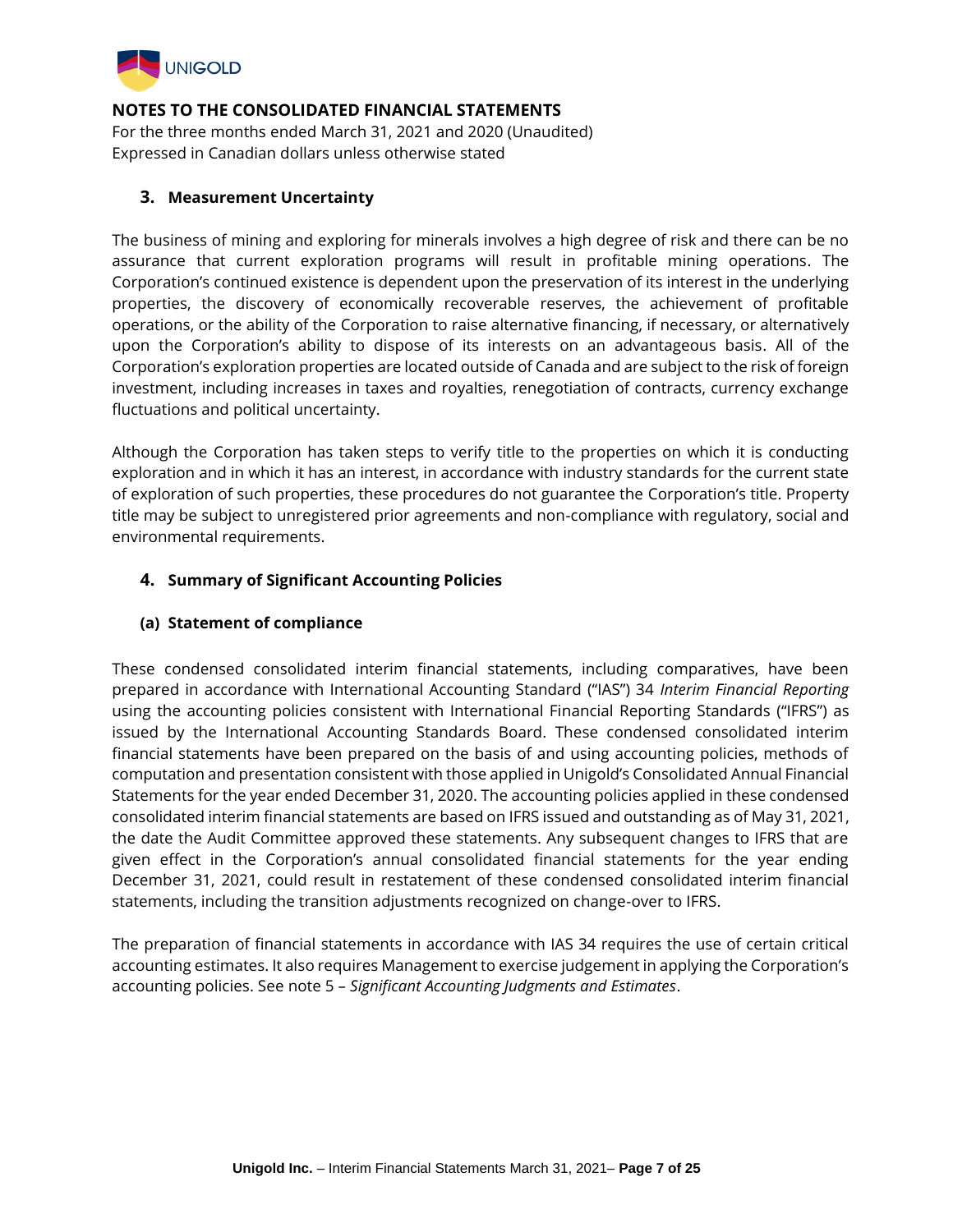

For the three months ended March 31, 2021 and 2020 (Unaudited) Expressed in Canadian dollars unless otherwise stated

## **(b) Basis of preparation**

The condensed consolidated interim financial statements are presented in Canadian dollars and are prepared on the historical cost basis. In addition, these consolidated financial statements are prepared using the accrual basis of accounting except for cash flow information.

## **(c) Change in Accounting Policies for Exploration and Evaluation Expenditures**

In order to enhance the relevance to the decision-making needs of users and improve comparability with its peers, the Corporation has voluntarily elected to change its accounting policy with respect to exploration properties and deferred exploration expenditures, consistent with the guidance provided in IFRS 6 – Exploration for and Evaluation of Mineral Resources *and IAS 8 – Accounting Policies, Changes in Accounting Estimates and Errors.* The new accounting policy was adopted on December 31, 2020, and applied retroactively to the interim and annual consolidated financial statements for the periods during the year ended December 31, 2020 and the statement of loss and comprehensive loss for the three months ended March 31, 2021. In prior periods the Company's policy was to defer exploration expenditures until such time as the properties were put into commercial production, sold or become impaired.

The full accounting policy is as follows:

The Company expenses exploration and evaluation expenditures as incurred. Expenses charged to exploration properties include acquisition costs of mineral property rights, property option payments and certain exploration and evaluation activities.

Once a project has been established as commercially viable, technically feasible and the decision to proceed with development has been approved by the Board of Directors, related development expenditures are capitalized. This includes costs incurred in preparing the site for mining operations. Capitalization ceases when the mine is capable of commercial production.

The following tables reflect the retroactive changes made to the unaudited statement of loss and comprehensive loss and statement of cash flows for the three months ended March 31, 2020 giving effect to this Policy change: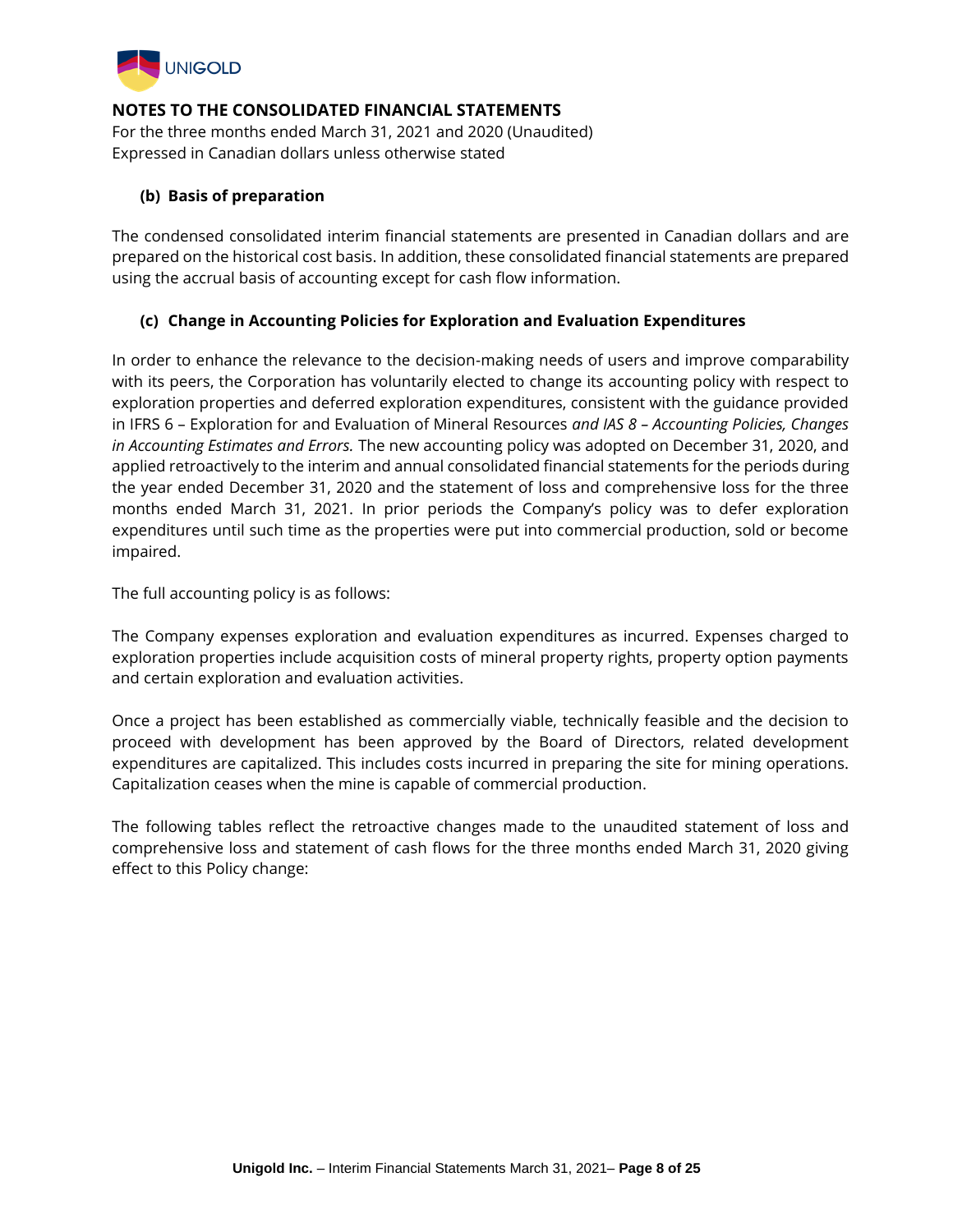

For the three months ended March 31, 2021 and 2020 (Unaudited) Expressed in Canadian dollars unless otherwise stated

| For the three months ended March 31, 2020               | As<br>originally<br>reported | <b>Effects of</b><br>restatement | As restated |
|---------------------------------------------------------|------------------------------|----------------------------------|-------------|
| <b>Consolidated statement of loss and comprehensive</b> |                              |                                  |             |
| <u>loss</u>                                             | \$                           | \$                               | \$          |
| Operating expenses                                      |                              |                                  |             |
| <b>Exploration expenditures</b>                         |                              | 851,353                          | 851,353     |
| All other operating expenses                            | 266,844                      |                                  | 266,844     |
| Amortization expense                                    |                              | 8,328                            | 8,328       |
| Net loss for the period before the undernoted           | 266,844                      | 859,681                          | 1,126,525   |
| Foreign exchange loss                                   | (6,966)                      |                                  | (6,966)     |
| Investment income                                       | (1,866)                      |                                  | (1,866)     |
| Net loss and comprehensive loss for the period          | 258,012                      | 859,681                          | 1,117,693   |
|                                                         |                              |                                  |             |
| Net loss per share - basic and diluted                  | \$0.00                       | \$0.01                           | \$0.01      |
| Weighted average number of shares outstanding           |                              |                                  |             |
| during the period - basic and diluted                   | 78,354,642                   | 78,354,642                       | 78,354,642  |

| For the three months ended March 31, 2020   | <b>As</b><br>originally<br>reported | <b>Effects of</b><br>restatement | As restated   |
|---------------------------------------------|-------------------------------------|----------------------------------|---------------|
| <b>Consolidated statement of cash flows</b> | \$                                  | \$                               | \$            |
| Cash flows from operating activities        |                                     |                                  |               |
| Net loss for the period                     | (258, 012)                          | (859, 681)                       | (1, 117, 693) |
| Adjustments to non-cash items:              |                                     |                                  |               |
| Share-based compensation expense            | 11,836                              |                                  | 11,836        |
| Amortization                                |                                     | 8,328                            | 8,328         |
|                                             | (246, 176)                          | (851, 353)                       | (1,097,529)   |
| Working capital adjustments                 |                                     |                                  |               |
| Other receivables                           | 19,685                              |                                  | 19,685        |
| Other financial assets and prepaids         | (12, 024)                           |                                  | (12, 024)     |
| Accounts payable and accrued liabilities    | 25,299                              |                                  | 25,299        |
|                                             |                                     |                                  |               |
| Net cash flows used in operating activities | (213, 216)                          | (851, 353)                       | (1,064,569)   |
| Cash flows from investing activities        |                                     |                                  |               |
| Exploration and evaluation assets           | (851, 353)                          | 851,353                          |               |
| Net cash flows used in investing activities | (851, 323)                          | 851,353                          |               |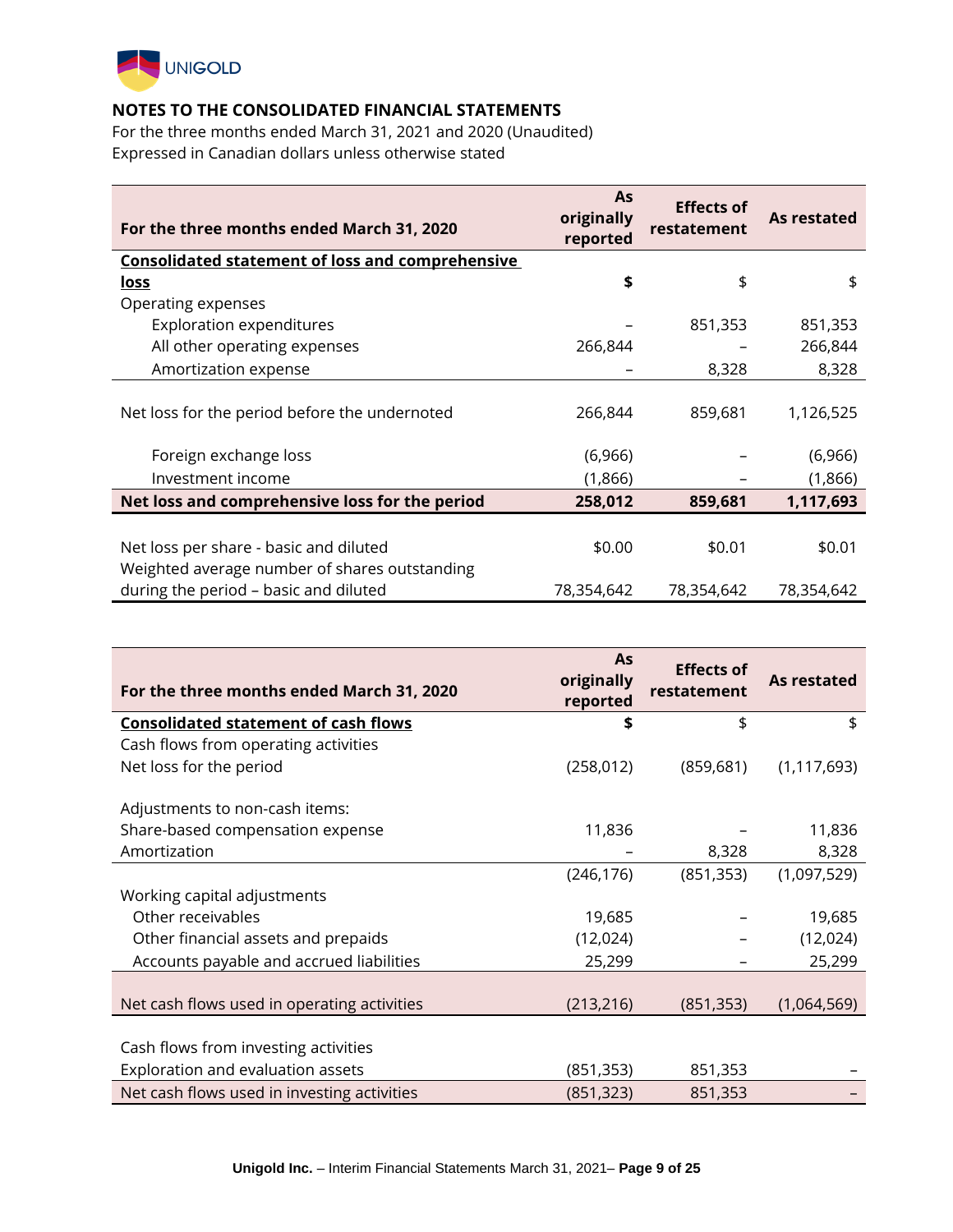

For the three months ended March 31, 2021 and 2020 (Unaudited) Expressed in Canadian dollars unless otherwise stated

| Cash flows from financing activities     |            |                              |            |
|------------------------------------------|------------|------------------------------|------------|
| Exercise of warrants                     | 75,000     | $\overline{\phantom{m}}$     | 75,000     |
| Net cash flows from financing activities | 75,000     | $\qquad \qquad \blacksquare$ | 75,000     |
| Net increase (decrease) in cash          | (989, 539) | $\overline{\phantom{0}}$     | (989, 539) |
| Cash, beginning of period                | 1,372,210  | $\overline{\phantom{0}}$     | 1,372,210  |
| Cash, end of period                      | 382,641    | -                            | 382,641    |

### **(d) Accounting standards and interpretations issued but not yet adopted**

Certain pronouncements were issued by the IASB or the IFRIC that are mandatory for accounting periods on or after January 1, 2021 or later periods. Many are not applicable or do not have a significant impact to the Corporation and have been excluded. The following have been adopted effective January 1, 2020, with no material impact to these condensed consolidated interim financial statements.

### Future accounting policies

IFRS 10 – Consolidated Financial Statements ("IFRS 10") and IAS 28 – Investments in Associates and Joint Ventures ("IAS 28") were amended in September 2014 to address a conflict between the requirements of IAS 28 and IFRS 10 and clarify that in a transaction involving an associate or joint venture, the extent of IFRS 10 – Consolidated Financial Statements ("IFRS 10") and IAS 28 – Investments in Associates and Joint Ventures ("IAS 28") were amended in September 2014 to address a conflict between the requirements of IAS 28 and IFRS 10 and clarify that in a transaction involving an associate or joint venture, the extent of gain or loss recognition depends on whether the assets sold or contributed constitute a business. The effective date of these amendments is yet to be determined however early adoption is permitted.

IAS 1 – Presentation of Financial Statements ("IAS 1") was amended in January 2020 to provide a more general approach to the classification of liabilities under IAS 1 based on the contractual arrangements in place at the reporting date. The amendments clarify that the classification of liabilities as current or noncurrent is based solely on a company's right to defer settlement at the reporting date. The right needs to be unconditional and must have substance. The amendments also clarify that the transfer of a company's own equity instruments is regarded as settlement of a liability, unless it results from the exercise of a conversion option meeting the definition of an equity instrument. The amendments are effective for annual periods beginning on January 1, 2023.

IAS 16 – Property, Plant and Equipment ("IAS 16") was amended. The amendments introduce new guidance, such that the proceeds from selling items before the related property, plant and equipment is available for its intended use can no longer be deducted from the cost. Instead, such proceeds are to be recognized in profit or loss, together with the costs of producing those items. The amendments are effective for annual periods beginning on January 1, 2022.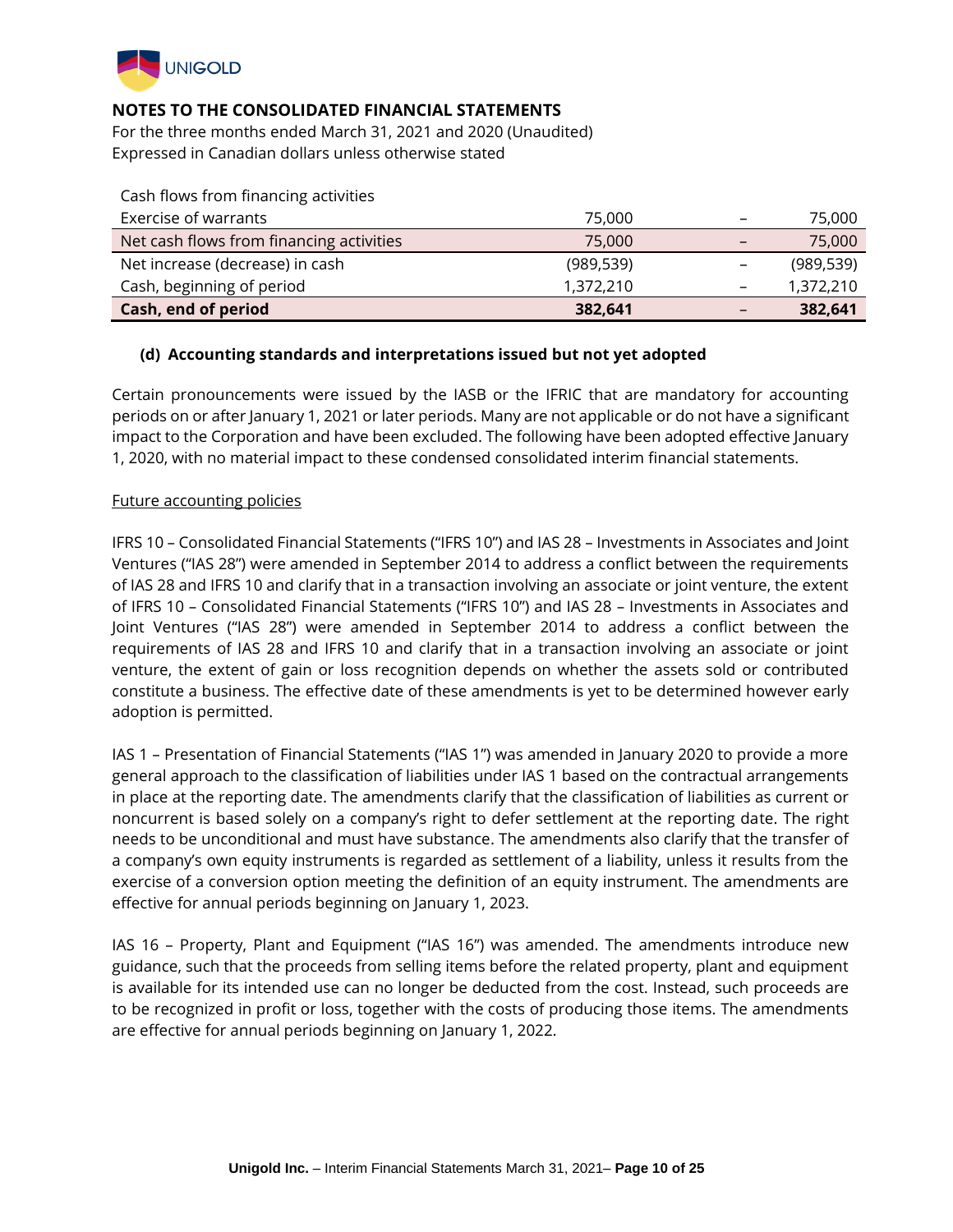

For the three months ended March 31, 2021 and 2020 (Unaudited) Expressed in Canadian dollars unless otherwise stated

## **(e) Accounting policies**

The accounting policies applied by the Corporation in these condensed consolidated interim financial statements are the same as those applied to the Corporation's annual consolidated financial statements for the year ended December 31, 2020, and the corresponding interim reporting period. *Note 4* to those annual statements describes the significant accounting policies used by the Corporation. These condensed consolidated interim financial statements do not include all the notes of the type normally included in an annual financial report and therefore should be read in conjunction with the Corporation's annual consolidated financial statements for the year ended December 31, 2020, as they provide an update of previously reported information.

## **5. Significant Accounting Judgements and Estimates**

The preparation of these condensed consolidated interim financial statements requires management to make estimates and assumptions that affect the reported amounts of assets and liabilities at the date of the financial statements and reported amounts of expenses during the reporting period. Actual outcomes could differ from these estimates. The condensed consolidated interim financial statements include estimates which, by their nature, are uncertain. The impacts of such estimates are pervasive throughout the consolidated financial statements and may require accounting adjustments based on future occurrences. Revisions to accounting estimates are recognized in the period in which the estimate is revised, and the revision affects both current and future periods.

Significant assumptions about the future and other sources of estimation uncertainty that management has made at the statement of financial position date, that could result in a material adjustment to the carrying amounts of assets and liabilities, in the event that actual results differ from assumptions made, relate to, but are not limited to, the following:

- i. the recoverability of exploration properties, and exploration and evaluation assets which are included in the condensed consolidated interim statement of financial position;
- ii. the inputs used in accounting for valuation of warrants and options which are included in the condensed consolidated interim statement of financial position;
- iii. the inputs used in accounting for share-based compensation expense in the condensed consolidated interim statement of comprehensive loss;
- iv. the nil provision for asset retirement obligations which is included in the condensed consolidated interim statement of financial position;
- v. the estimated useful life of property, plant and equipment; and
- vi. the existence and estimated amounts of contingencies (note 13 *Commitments and Contingencies*).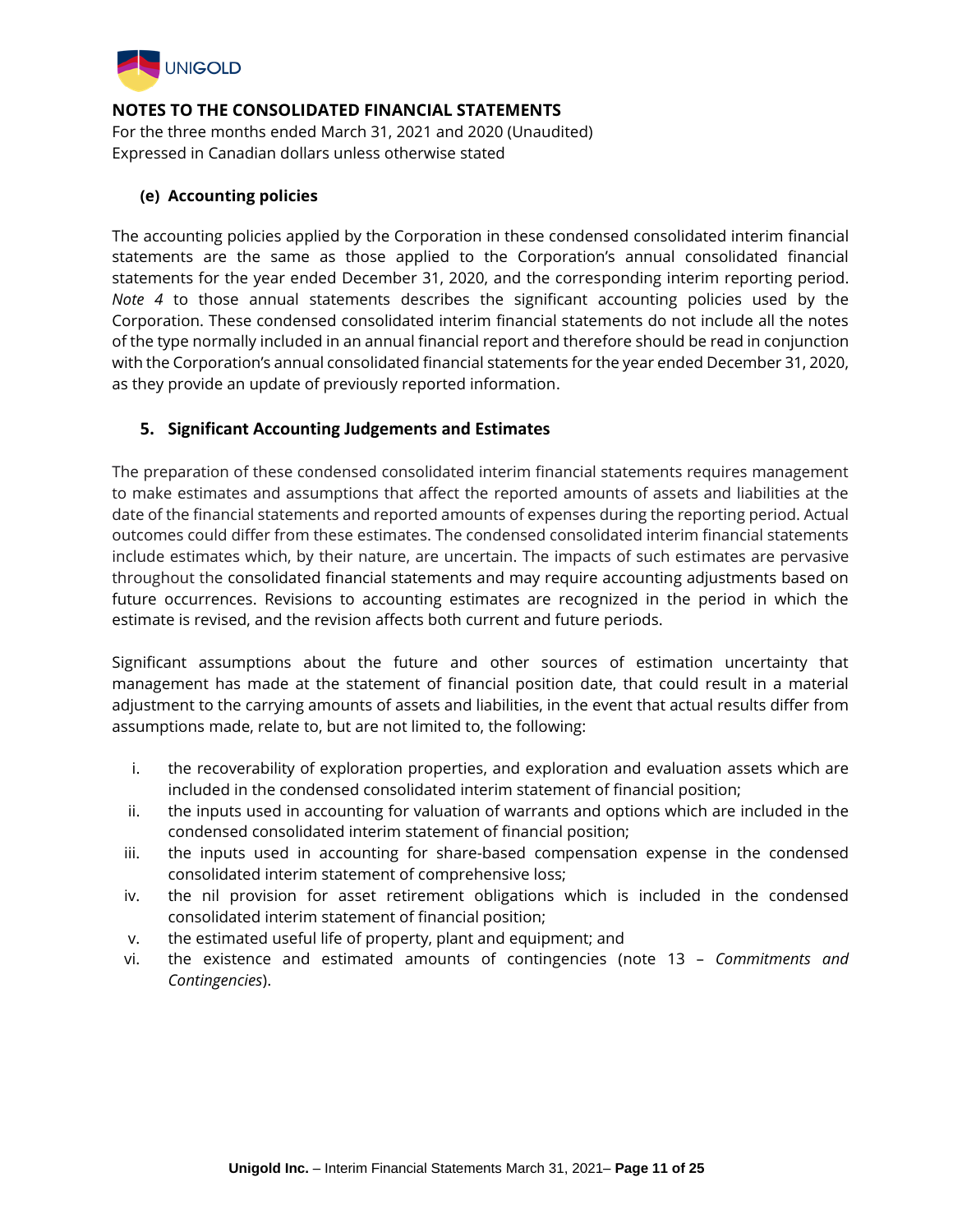

For the three months ended March 31, 2021 and 2020 (Unaudited) Expressed in Canadian dollars unless otherwise stated

### **6. Property, Plant and Equipment**

| Cost                                        | Land                                 | <b>Vehicles</b>      | <b>Field</b><br>equipment | Camp and<br>buildings | Total                  |
|---------------------------------------------|--------------------------------------|----------------------|---------------------------|-----------------------|------------------------|
| Balance, December 31, 2019<br>Additions     | \$13,771<br>$\overline{\phantom{m}}$ | \$51,757<br>62,300   | \$801,998<br>551,999      | \$328,645<br>-        | \$1,196,171<br>614,299 |
| Balance, December 31, 2020                  | \$13,771                             | \$114,057            | \$1,353,997               | \$328,645             | \$1,810,470            |
| Additions<br><b>Balance, March 31, 2021</b> | $\qquad \qquad$<br>\$13,771          | 194,797<br>\$308,854 | \$1,353,997               | \$328,645             | 194,797<br>\$2,005,267 |

|                            |       |                 | <b>Field</b> | <b>Camp and</b> |              |
|----------------------------|-------|-----------------|--------------|-----------------|--------------|
| Amortization               | Land  | <b>Vehicles</b> | equipment    | buildings       | <b>Total</b> |
|                            |       |                 |              |                 |              |
| Balance, December 31, 2019 | \$-   | \$48,038        | \$650,946    | \$266,861       | \$965,845    |
| Amortization               |       | 6,060           | 40,221       | 12,356          | 58,637       |
|                            |       |                 |              |                 |              |
| Balance, December 31, 2020 | \$-   | \$54,098        | \$691,167    | \$279,217       | \$1,024,482  |
| Amortization               |       | 13,041          | 36,223       | 2,471           | 51,735       |
|                            |       |                 |              |                 |              |
| Balance, March 31, 2021    | $s -$ | \$67,139        | \$727,390    | \$281,688       | \$1,076,217  |

|                         |          |                 | <b>Field</b> | <b>Camp and</b> |              |
|-------------------------|----------|-----------------|--------------|-----------------|--------------|
| <b>Carrying amounts</b> | Land     | <b>Vehicles</b> | equipment    | buildings       | <b>Total</b> |
| At December 31, 2019    | \$13,771 | \$3,719         | \$151,052    | \$61,784        | \$230,326    |
| At December 31, 2020    | \$13,771 | \$59,959        | \$662,830    | \$49,428        | \$785,988    |
| At March 31, 2021       | \$13,771 | \$241,715       | \$626,607    | \$46,957        | \$929,050    |

## **7. Exploration Properties, and Exploration and Evaluation Expenditures ("E&E")**

### **Neita Property**

The Corporation owns 100% of the exploration rights for gold, silver, zinc, copper, and all associated minerals on the Neita Property ("Neita") in the northwestern Dominican Republic, as well as a sole and exclusive option for the commercial mining of the mineral deposits. See note 13(f) regarding net smelter return commitments.

On May 22, 2018, Unigold announced that the Ministry of Energy and Mines of the Dominican Republic had granted the Corporation the Neita Fase II Exploration Concession for a three-year period with two possible one-year extensions. On March 12, 2021, the first one-year extension was granted, extending the expiration date for the concession licence to May 10, 2022.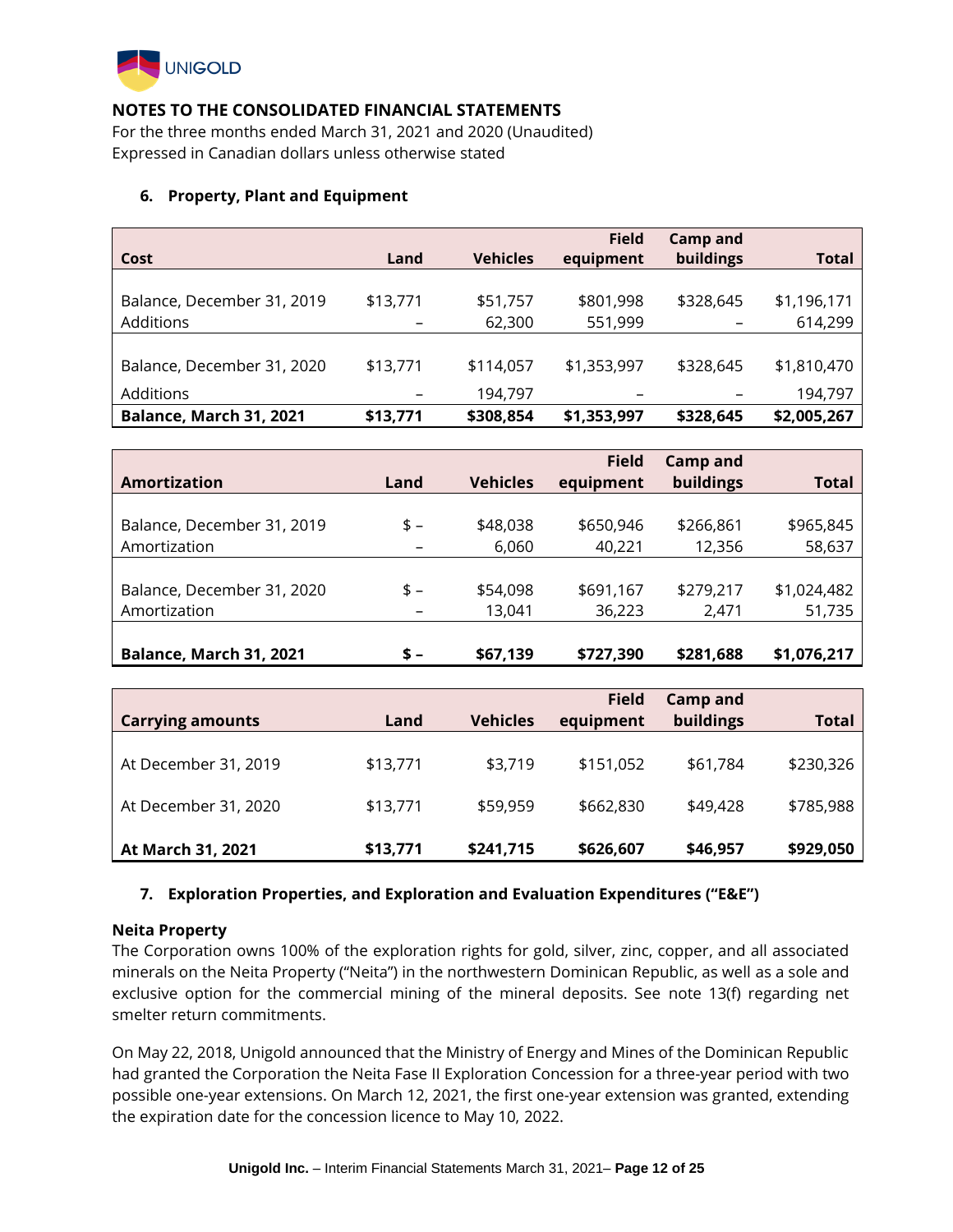

For the three months ended March 31, 2021 and 2020 (Unaudited) Expressed in Canadian dollars unless otherwise stated

On October 16, 2018, The Ministry of the Environment of the Dominican Republic approved a 2-year Environmental Permit for the exploration activities on the Neita Fase II concession. In early October 2020, the Ministry granted a 60-day extension to the existing Environmental permit as it reviewed Unigold's request for a permit extension. In early November 2020 the Environmental Licence was extended until May 10, 2021, to coincide with the anniversary date of the Exploration Concession. On April 16, 2021, the Company requested an extension of the Environmental Permit until May 10, 2022, to coincide with the new anniversary date of the Neita Fase II Exploration Concession.

The property is subject to ongoing renewal and application processes. Should renewals and applications not be granted, then the carrying value of the exploration properties and exploration and evaluation assets may be impaired.

### **E&E**

The following table is a breakdown of the E&E expenditures incurred during the three-months ended March 31, 2021 and 2020:

| As at                                                | <b>March 31, 2021</b> | March 31, 2020 |
|------------------------------------------------------|-----------------------|----------------|
| Geology/Field                                        | \$                    |                |
| Drilling (including supplies and logistics expenses) | 273,925               | 228,803        |
| Consulting (contract geologists and other technical  |                       |                |
| specialists)                                         | 356,909               | 188,578        |
| Wages and salaries                                   | 104,313               | 117,540        |
| Camp and field expense (including geochemistry       |                       |                |
| and geophysics)                                      | 119,505               | 90,980         |
| Travel, domestic and international                   | 1,454                 | 1,029          |
| Community Social Responsibility (CSR)                | 34,397                | 4,018          |
| Environment                                          | 106,251               | 6,790          |
| <b>Technical studies/Analysis</b>                    |                       |                |
| Laboratory analysis                                  | 102,911               | 116,398        |
| <b>Financial/Administrative Support</b>              |                       |                |
| Taxes and duties                                     | 187,612               | 31,237         |
| Other G&A, legal, insurance                          | 38,717                | 65,980         |
| <b>Balance</b>                                       | 1,325,994             | 851,353        |

## **8. Equity Attributable to Equity Holders of the Corporation**

### **(a) Common shares**

Authorized *–* The Corporation is authorized to issue an unlimited number of common shares with no par value.

Issued and outstanding common shares of the Corporation at March 31, 2021 and December 31, 2020 is 127,075,293.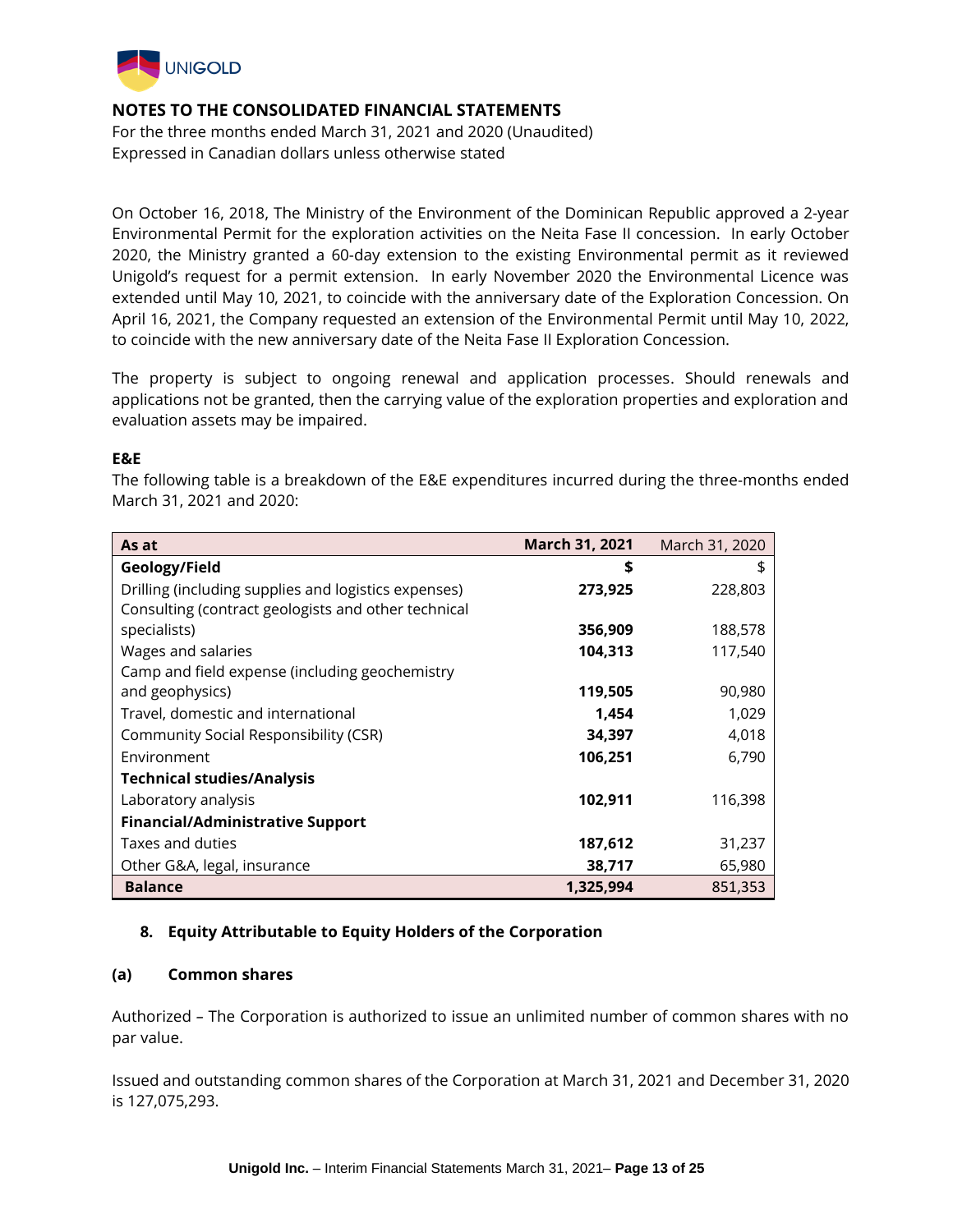

For the three months ended March 31, 2021 and 2020 (Unaudited) Expressed in Canadian dollars unless otherwise stated

i. On June 23, 2020, Unigold closed a non-brokered private placement of 33,333,334 units of the Corporation (the "2020 Units") at a price of \$0.18 per unit for gross proceeds of \$6,000,000 ("2020 Offering"). Each 2020 Unit consisted of one Common Share of the Corporation (a "Common Share") and one-half of one Common Share purchase warrant ("2020 Warrant"). Finder fees of \$326,506 were paid, and 1,960,620 finder warrants (2020 Finder Warrants) were issued upon completion of the 2020 Offering as additional agent compensation. A fair value of \$1,280,604 was assigned to the 2020 Warrants and a fair value of \$191,508 was assigned to the 2020 Finder Warrants. See note 8(b).

### **(b) Reserve for share purchase warrants**

i. In connection with the 2020 Offering, the Corporation issued 16,666,667 2020 Warrants. Each 2020 Warrant entitles the holder thereof to purchase one common share of the Corporation at an exercise price of \$0.30 at any time prior to June 23, 2022. The Corporation has the right to accelerate the expiry date of the 2020 Warrants on notice to the holders of 2020 Warrants if the closing price of the Common Shares is higher than \$0.60 per Common Share for more than 20 consecutive trading days at any time after October 23, 2020. Further, the Corporation issued an aggregate of 1,960,620 2020 Finder Warrants. Each 2020 Finder Warrant entitles the holder thereof to purchase one Common Share of the Corporation until June 23, 2022 at an exercise price of \$0.18 per 2020 Finder Warrant.

The fair values of the 2020 Warrants and 2020 Finder Warrants were estimated at the date of issuance using the Black-Scholes option-pricing model with the following assumptions:

|                            | 2020            | 2020 Finder     |
|----------------------------|-----------------|-----------------|
|                            | <b>Warrants</b> | <b>Warrants</b> |
| Exercise price             | \$0.30          | \$0.18          |
| <b>Expected life</b>       | 2 years         | 2 years         |
| Total fair value assigned  | \$1,280,604     | \$191,508       |
| <b>Expected volatility</b> | 105.5%          | 105.5%          |
| Risk-free rate             | 0.30%           | 0.30%           |
| Expected annual dividend   | Nil             | Nil             |
| Grant date fair value      | \$0.077         | \$0.097         |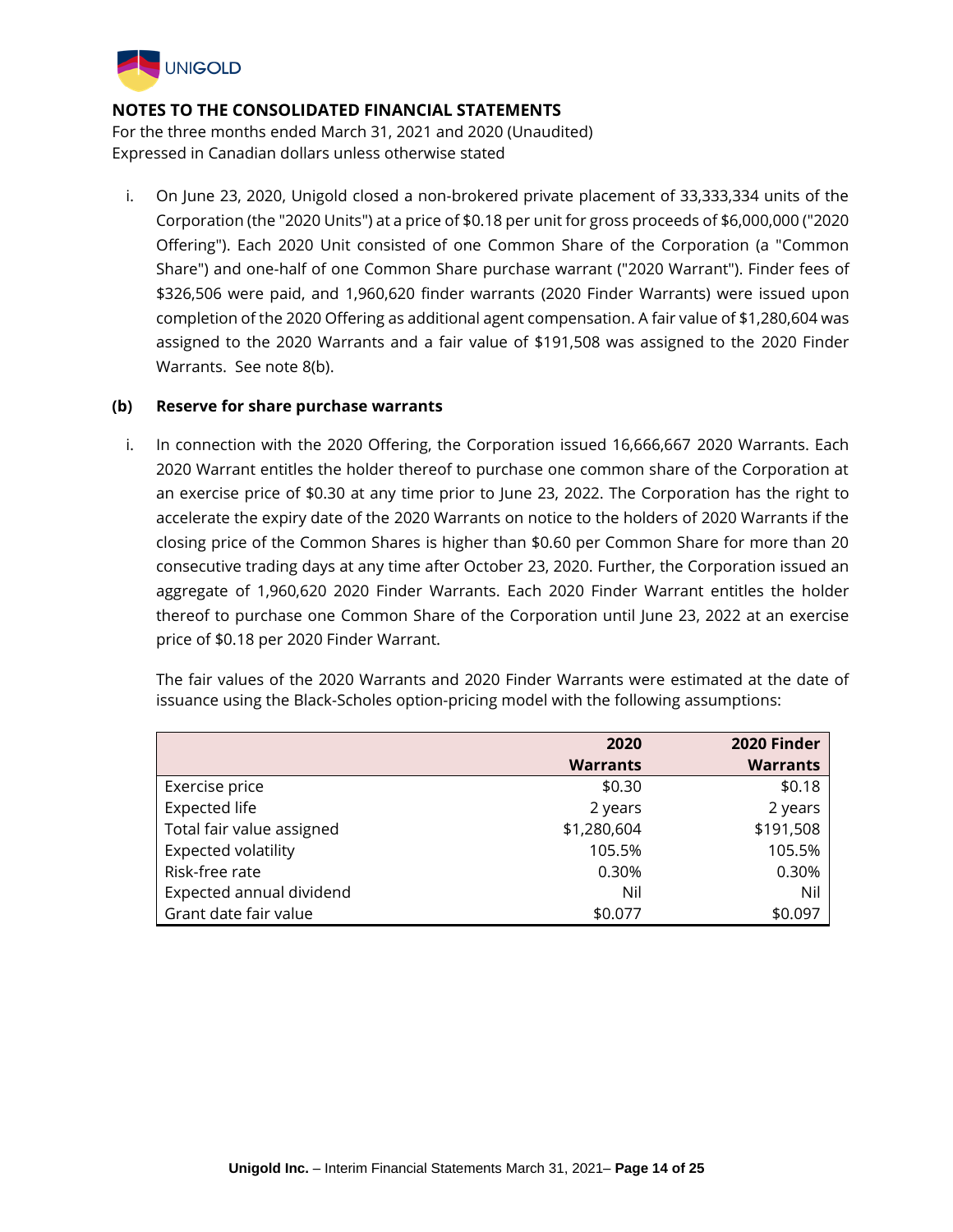

For the three months ended March 31, 2021 and 2020 (Unaudited) Expressed in Canadian dollars unless otherwise stated

The following table summarizes the Corporation's warrants and finder warrants activity for the years ended December 31, 2020, and the three months ended March 31, 2021:

|                                    |              |                  | Weighted        |
|------------------------------------|--------------|------------------|-----------------|
|                                    |              | Weighted         | average grant   |
|                                    | Number of    | average exercise | date fair value |
|                                    | warrants     | Price (\$)       | $($ \$)         |
| <b>Balance, December 31, 2019</b>  | 17,516,000   | 0.14             | 482,966         |
| Exercise of 2019 Offering Warrants | (12,500,000) | 0.15             | (334, 630)      |
| Exercise of 2019 Finder Warrants   | (1,281,000)  | 0.10             | (48, 284)       |
| 2020 Offering Warrants             | 16,666,667   | 0.30             | 1,283,491       |
| 2020 Offering Finder Warrants      | 1,960,620    | 0.18             | 191,508         |
| <b>Cancellation of Warrants</b>    | (15,000)     |                  |                 |
| Exercise of 2020 Offering Warrants | (37,500)     | 0.30             | (2,888)         |
| Exercise of 2020 Finder Warrants   | (48, 150)    | 0.18             | (4,703)         |
| Balance, December 31, 2020 and     |              |                  |                 |
| March 31, 2021                     | 22,261,637   | 0.26             | \$1,567,459     |

The following is a summary of warrants outstanding and exercisable at March 31,2021:

|                       | Number of<br><b>Warrants</b> | <b>Weighted Average</b><br>Remaining<br><b>Contractual Life -</b> |                    |
|-----------------------|------------------------------|-------------------------------------------------------------------|--------------------|
| <b>Exercise Price</b> | <b>Outstanding</b>           | <b>Years</b>                                                      | <b>Expiry Date</b> |
| \$0.15                | 3,675,000                    | 0.47                                                              | September 18, 2021 |
| \$0.10                | 45,000                       | 0.47                                                              | September 18, 2021 |
| \$0.30                | 16,629,167                   | 1.23                                                              | June 23, 2022      |
| \$0.18                | 1,912,470                    | 1.23                                                              | June 23, 2022      |
|                       | 22,261,637                   |                                                                   |                    |

### **(c) Reserve for share-based payments**

The Corporation has a stock option plan (the "Plan"), the purpose of which is to attract, retain and motivate management, staff and consultants by providing them with the opportunity, through share options, to acquire a proprietary interest in the Corporation and benefit from its growth. The maximum number of options to be issued under the Plan shall not exceed 10% of the total number of common shares issued and outstanding. The options are non-transferable and may be granted for a term not exceeding five years. The exercise price of the options shall be determined by the board of directors on the basis of the market price of the common shares, subject to all applicable regulatory requirements.

i. On March 4, 2020, the Corporation granted an aggregate of 150,000 stock options to two officers and a consultant. Each stock option allows the holder to acquire one common share of the Corporation at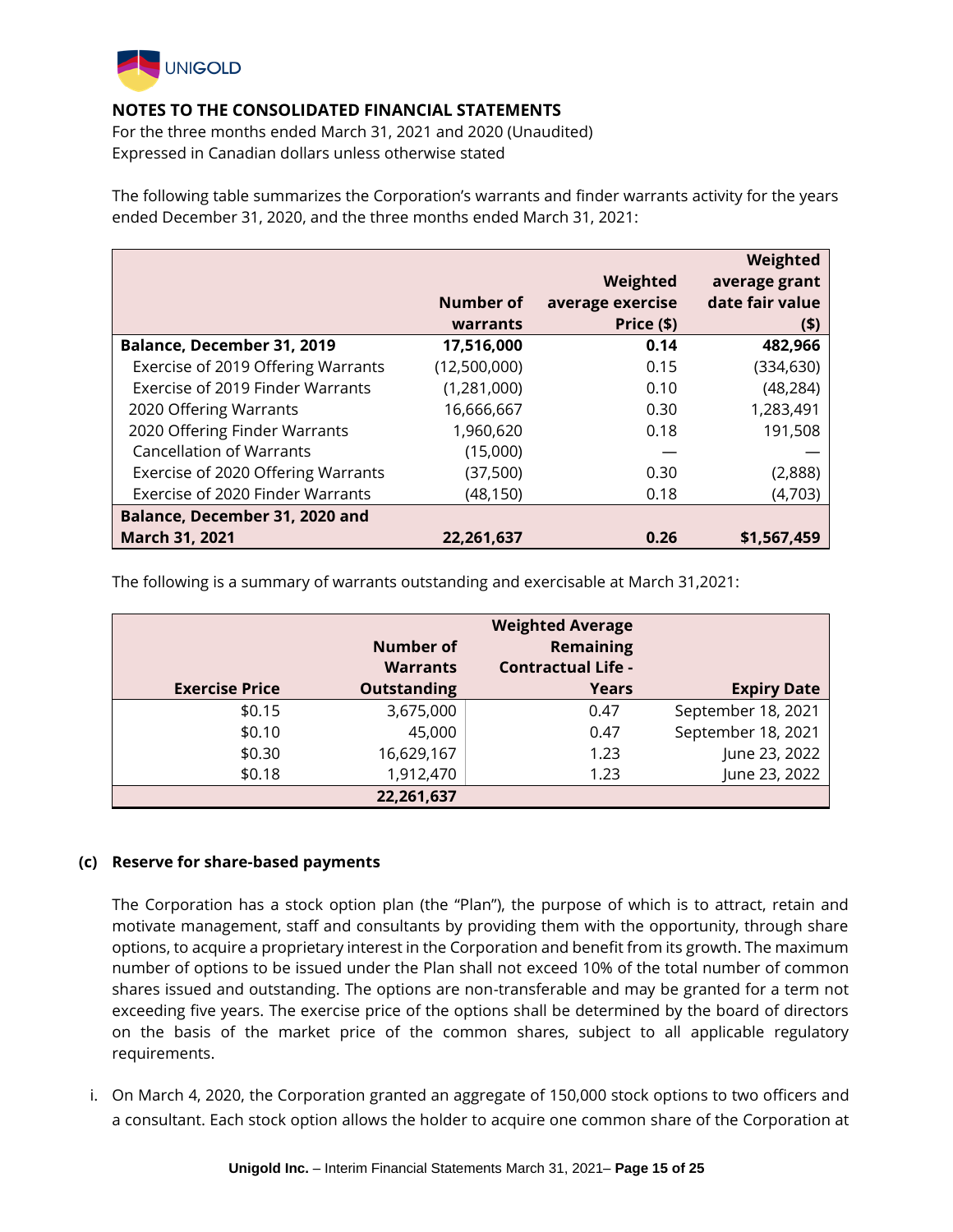

For the three months ended March 31, 2021 and 2020 (Unaudited) Expressed in Canadian dollars unless otherwise stated

an exercise price of \$0.15 for a period of five years. The options vested as set out in the table below. The options were estimated using the Black-Scholes option pricing model based on the following assumptions:

| Grant date                  | March 4, 2020     | March 4, 2020     |
|-----------------------------|-------------------|-------------------|
| Number of options           | 100,000           | 50,000            |
| Exercise price              | \$0.15            | \$0.15            |
| Total fair value assigned   | \$10,336          | \$5,155           |
| Vesting period              | On the grant date | 1/4 every 90 days |
| <b>Expected life</b>        | 5.0 years         | 5.0 years         |
| Expected volatility         | 89.0%             | 89.0%             |
| Risk-free rate              | 0.88%             | 0.88%             |
| Expected annual dividends   | \$nil             | \$nil             |
| <b>Expected forfeitures</b> | Nil               | Nil               |
| Grant date fair value       | \$0.103           | \$0.103           |

ii. On September 28, 2020, the Corporation granted an aggregate of 6,000,000 stock options to directors, officers, employees and consultants. Each stock option allows the holder to acquire one common share of the Corporation at an exercise price of \$0.34 for periods of one year or two years. The options vested as set out below. The options were estimated to have a fair value of \$521,743 on the grant date, using the Black-Scholes option pricing model based on the following assumptions:

| Grant date                  | Sept. 28, 2020    | Sept. 28, 2020    | Sept. 28, 2020    |
|-----------------------------|-------------------|-------------------|-------------------|
| Number of options           | 4,000,000         | 1,500,000         | 500,000           |
| Exercise price              | \$0.34            | \$0.34            | \$0.34            |
| Total fair value            | \$521,743         | \$266,017         | \$65,218          |
| Vesting period              | On the grant date | On the grant date | 1/4 every 90 days |
| <b>Expected life</b>        | 1 year            | 2 years           | 1 year            |
| <b>Expected volatility</b>  | 100%              | 100%              | 100%              |
| Risk-free rate              | 0.23%             | 0.23%             | 0.23%             |
| Expected annual dividends   | \$nil             | \$nil             | \$nil             |
| <b>Expected forfeitures</b> | Nil               | Nil               | Nil               |
| Grant date fair value       | \$0.13            | \$0.177           | \$0.13            |

The 500,000 stock options tabled in the third column were granted to a professional investor relations firm and, pursuant to the securities rules, these options vest 25% every quarter commencing on the date of grant. To March 31, 2021, 250,000 of these options have vested and a total of \$60,983 has been charged to share-based compensation expense.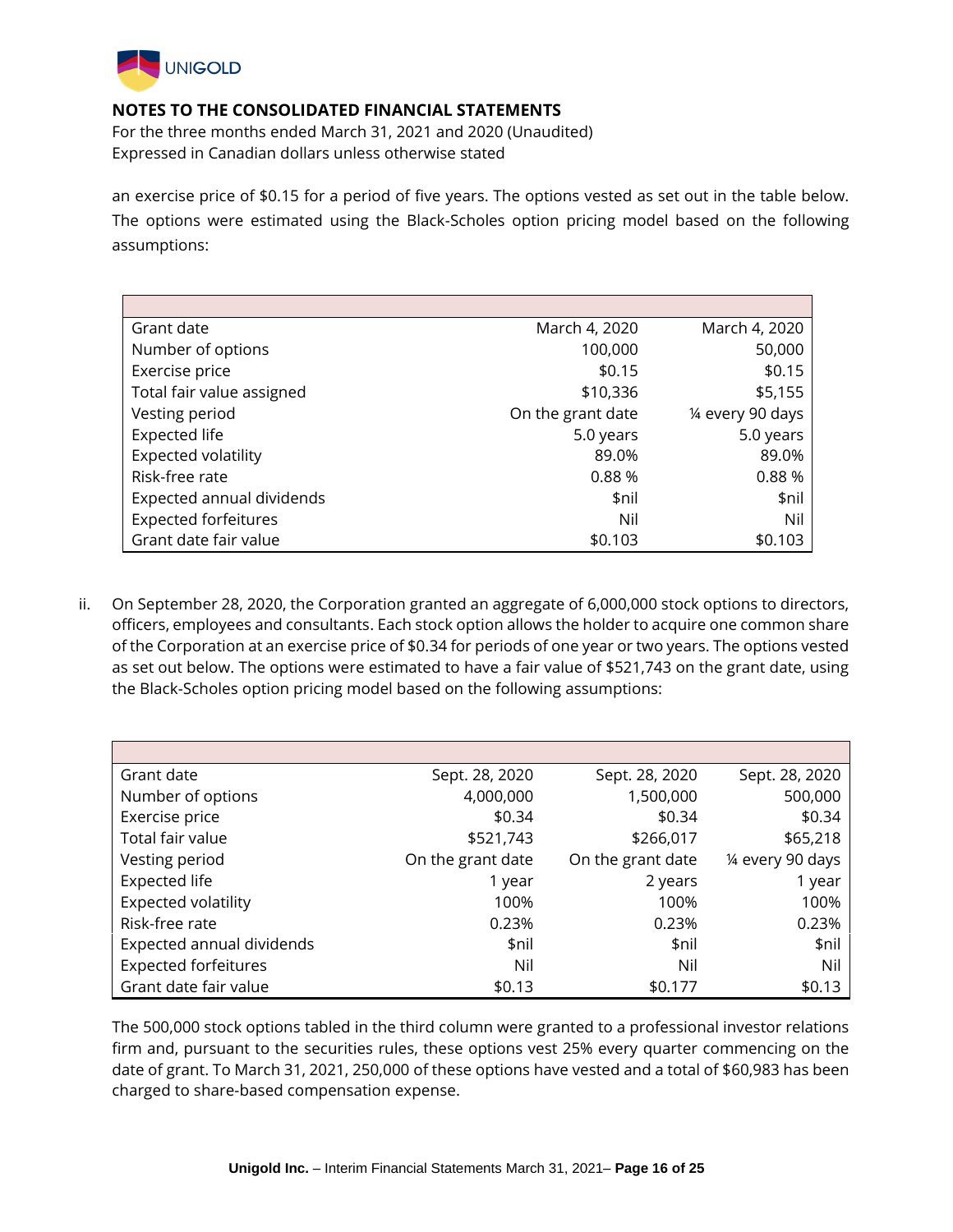

For the three months ended March 31, 2021 and 2020 (Unaudited) Expressed in Canadian dollars unless otherwise stated

iii. On February 5, 2021, the Corporation granted 1,000,000 stock options to employees of Unigold Dominicana S.R.L. Each stock option allows the holder to acquire one common share of the Corporation at an exercise price of \$0.30 for up to five years from the grant date. The options vest as set out below. The options are estimated to have a fair value of \$215,062 on the grant date, using the Black-Scholes option pricing model based on the following assumptions:

| Grant date                  | February 5, 2021          |
|-----------------------------|---------------------------|
| Number of options           | 1,000,000                 |
| Exercise price              | \$0.30                    |
| Total fair value            | \$215,062                 |
|                             | 25% every six months      |
| Vesting periods             | commencing August 5, 2021 |
| <b>Expected life</b>        | 5 years                   |
| Expected volatility         | 95.32%                    |
| Risk-free rate              | 0.48%                     |
| Expected annual dividends   | \$nil                     |
| <b>Expected forfeitures</b> | Nil                       |
| Grant date fair value       | \$0.215                   |

To March 31, 2021, a total of \$33,096 has been recorded as share-based compensation expense for these options.

The following tables summarize the Corporation's stock option activity for the year ended December 31, 2020, and the three months ended March 31, 2021:

|                            | Number of     | <b>Weighted average</b> |
|----------------------------|---------------|-------------------------|
|                            | options       | exercise price          |
| Balance, December 31, 2019 | 5,800,000     | \$0.22                  |
| Granted                    | 6,000,000     | 0.34                    |
| Granted                    | 150,000       | 0.15                    |
| Exercised, expired         | (2, 154, 000) | 0.22                    |
| Balance, December 31, 2020 | 9,796,000     | \$0.29                  |
| Granted                    | 1,000,000     | 0.30                    |
| Balance, March 31, 2021    | 10,796,000    | \$0.29                  |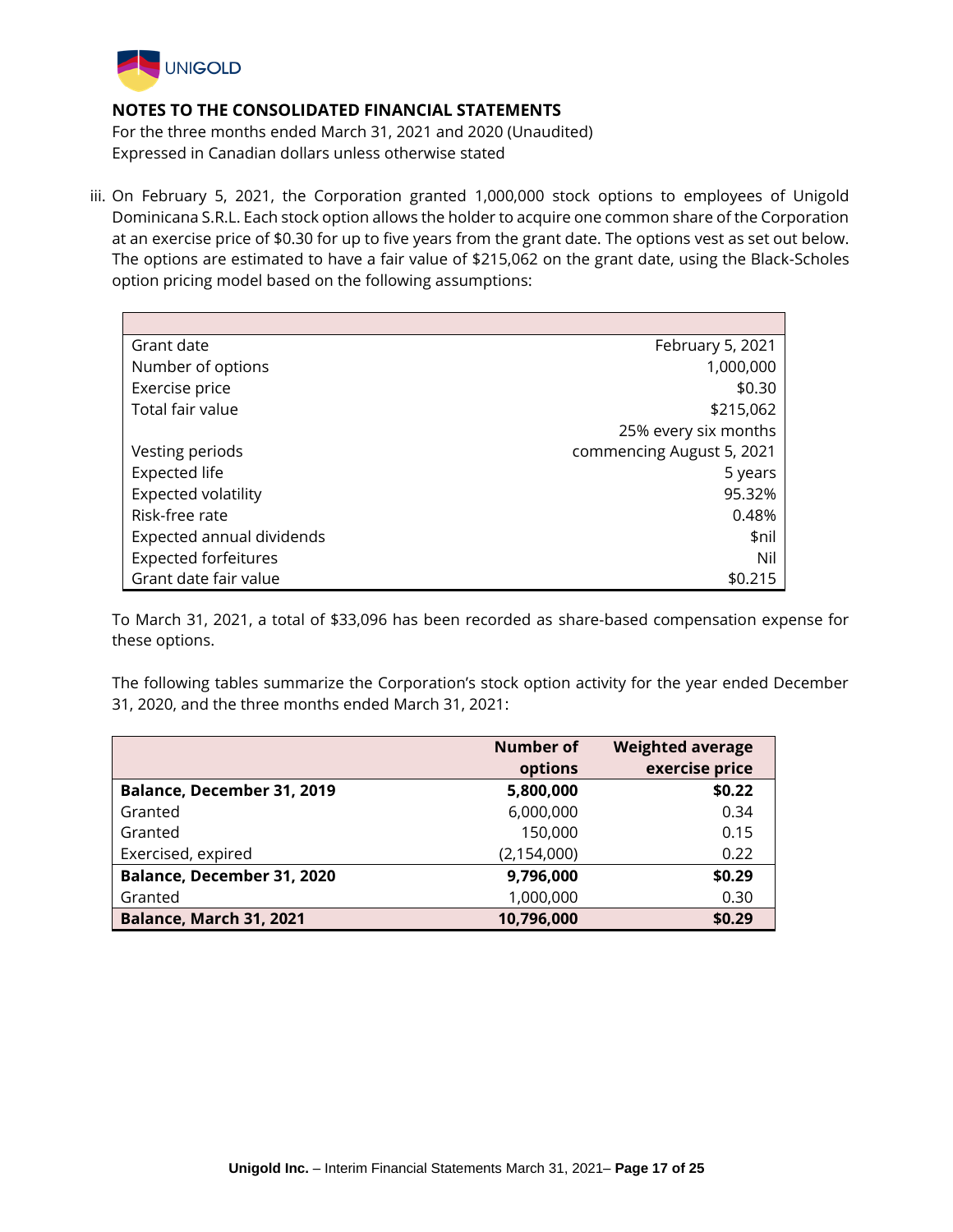

For the three months ended March 31, 2021 and 2020 (Unaudited) Expressed in Canadian dollars unless otherwise stated

The following table summarizes the Corporation's share-based reserve activity during the year ended December 31, 2020, and the three months ended March 31, 2021:

|                                  | <b>Three months</b> |                   |
|----------------------------------|---------------------|-------------------|
|                                  | ended               | Year ended        |
|                                  | March 31, 2021      | December 31, 2020 |
| Balance, beginning of period     | \$1,697,134         | \$1,135,429       |
| Expired - transferred to deficit |                     | (29, 391)         |
| Exercised                        |                     | (207, 732)        |
| Issued                           | 94,078              | 798,828           |
| <b>Balance, end of period</b>    | \$1,791,212         | \$1,697,134       |

The following table summarizes the Corporation's outstanding stock options as at March 31, 2021:

| <b>Exercise</b><br><b>Price</b> | Number of<br><b>Options</b><br><b>Outstanding</b> | Weighted<br><b>Average</b><br><b>Remaining</b><br>Contractual<br>Life - Years | Number of<br><b>Options</b><br><b>Exercisable</b> | <b>Expiry Date</b> |
|---------------------------------|---------------------------------------------------|-------------------------------------------------------------------------------|---------------------------------------------------|--------------------|
| \$0.35                          | 1,500,000                                         | 0.22                                                                          | 1,500,000                                         | June 22, 2021      |
| \$0.34                          | 4,500,000                                         | 0.49                                                                          | 4,250,000                                         | September 28, 2021 |
| \$0.34                          | 1,500,000                                         | 1.49                                                                          | 1,500,000                                         | September 28, 2022 |
| \$0.20                          | 1,950,000                                         | 3.48                                                                          | 1,950,000                                         | September 25, 2024 |
| \$0.23                          | 196,000                                           | 3.68                                                                          | 196,000                                           | December 6, 2024   |
| \$0.15                          | 150,000                                           | 3.92                                                                          | 137,500                                           | March 4, 2025      |
| \$0.30                          | 1,000,000                                         | 4.85                                                                          |                                                   | February 5, 2026   |
|                                 | 10,796,000                                        |                                                                               | 9,408,500                                         |                    |

### **9. Net Loss per Share**

For the three months ended March 31, 2021 and 2020, the weighted average number of common shares outstanding was 119,105,190 (2020 - 78,354,642) and the effect of outstanding stock options and warrants on loss per share was anti-dilutive. As such, the effect of outstanding stock options and warrants used to calculate the diluted loss per share has not been disclosed for the periods presented.

### **10. Related Party and Transactions and Key Management Compensation**

### **a) Related Party Transactions**

The Corporation's related parties as defined by IAS 24, *Related Party Disclosures*, include the Corporation's subsidiaries (note 1), the Board of Directors, close family members and enterprises that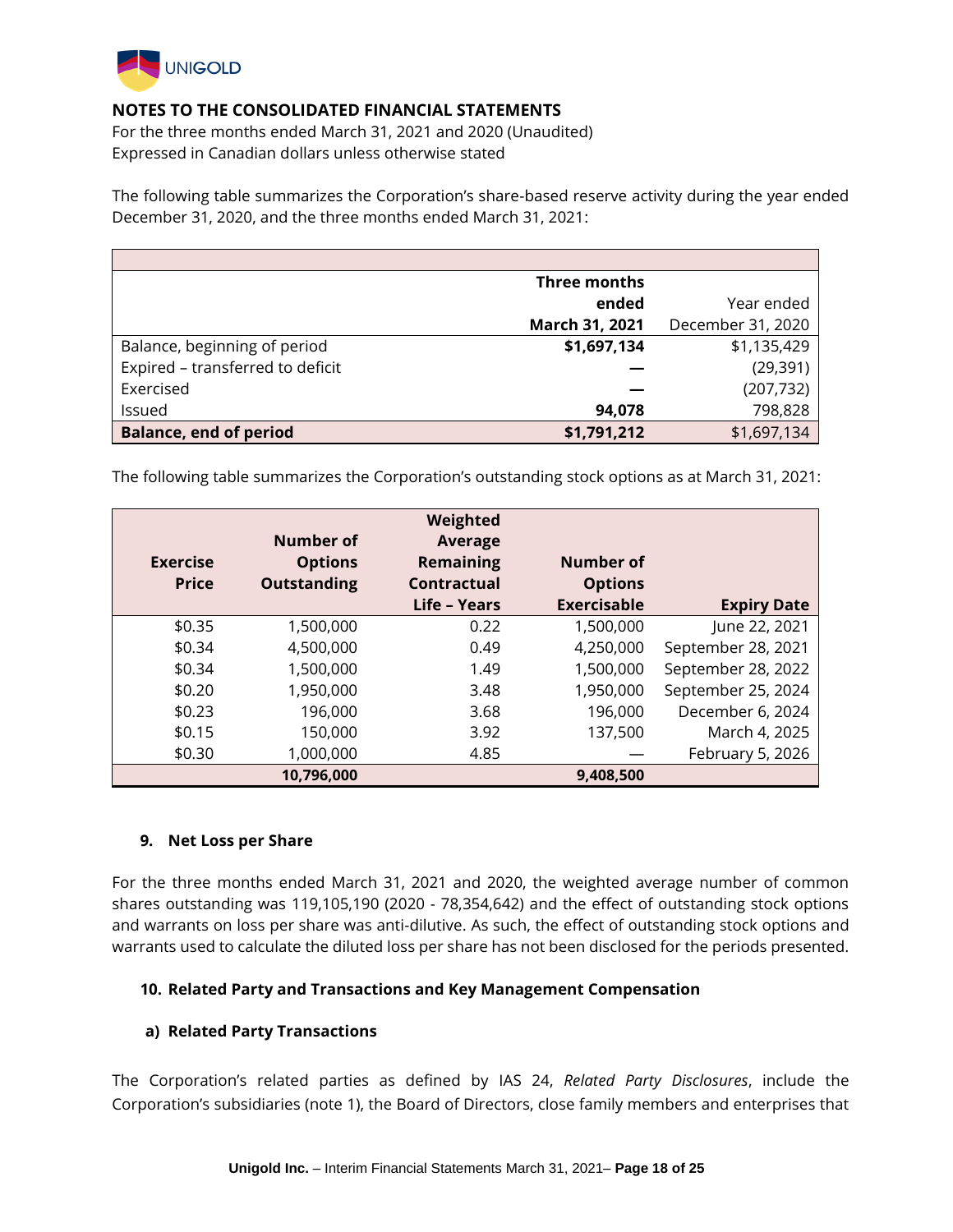

For the three months ended March 31, 2021 and 2020 (Unaudited) Expressed in Canadian dollars unless otherwise stated

are controlled by these individuals and key management as well as certain persons performing similar functions.

During the three months ended March 31, 2021 and 2020, the Corporation entered into the following transactions with a related party:

| Three months ended March 31,                       | 2021     |           |
|----------------------------------------------------|----------|-----------|
| Compensation paid to a company controlled by a key |          |           |
| $\frac{1}{2}$ management person $(1)$              | \$16.319 | \$177,500 |
|                                                    |          |           |

(1) A total of \$16,319 (2020 - \$177,500) was paid to a company ("Hanson") controlled by the Chief Operating Officer ("COO") for technical services provided by the employees of Hanson. Effective August 1, 2020, the COO became a full-time employee of the Corporation; 100% of the fees paid to the COO, either directly or through Hanson, have been charged to exploration expenditures.

This transaction was conducted in the normal course of operations.

## **b) Key Management**

Effective January 1, 2020, the Corporation retained Grove Corporate Services ("Grove") to provide issuer services including those provided by the Chief Financial Officer ("CFO") and Corporate Secretary, corporate communications, and administration assistance (the "Services"). During the three months ended March 31, 2020, some of the Services were provided by another corporate services provider, namely, Marelli companies ("Marelli") and the CFO was a long-time employee, in transition to retirement.

The following is the compensation recorded for Key Management, the aggregate of which was paid to individuals, personal management corporations, Marelli, and Grove, during the three months ended March 31, 2021, and 2020:

|                          | 2021     | 2020      |
|--------------------------|----------|-----------|
| Management fees (1)(2)   | \$67,984 | \$116,808 |
| Directors' fees (3)      | 25,000   | 35,000    |
| Share-based compensation |          | 10,336    |
|                          | \$92,984 | \$162,144 |

(1) Includes the wages and fees incurred for the CEO, CFO, COO and Corporate Secretary;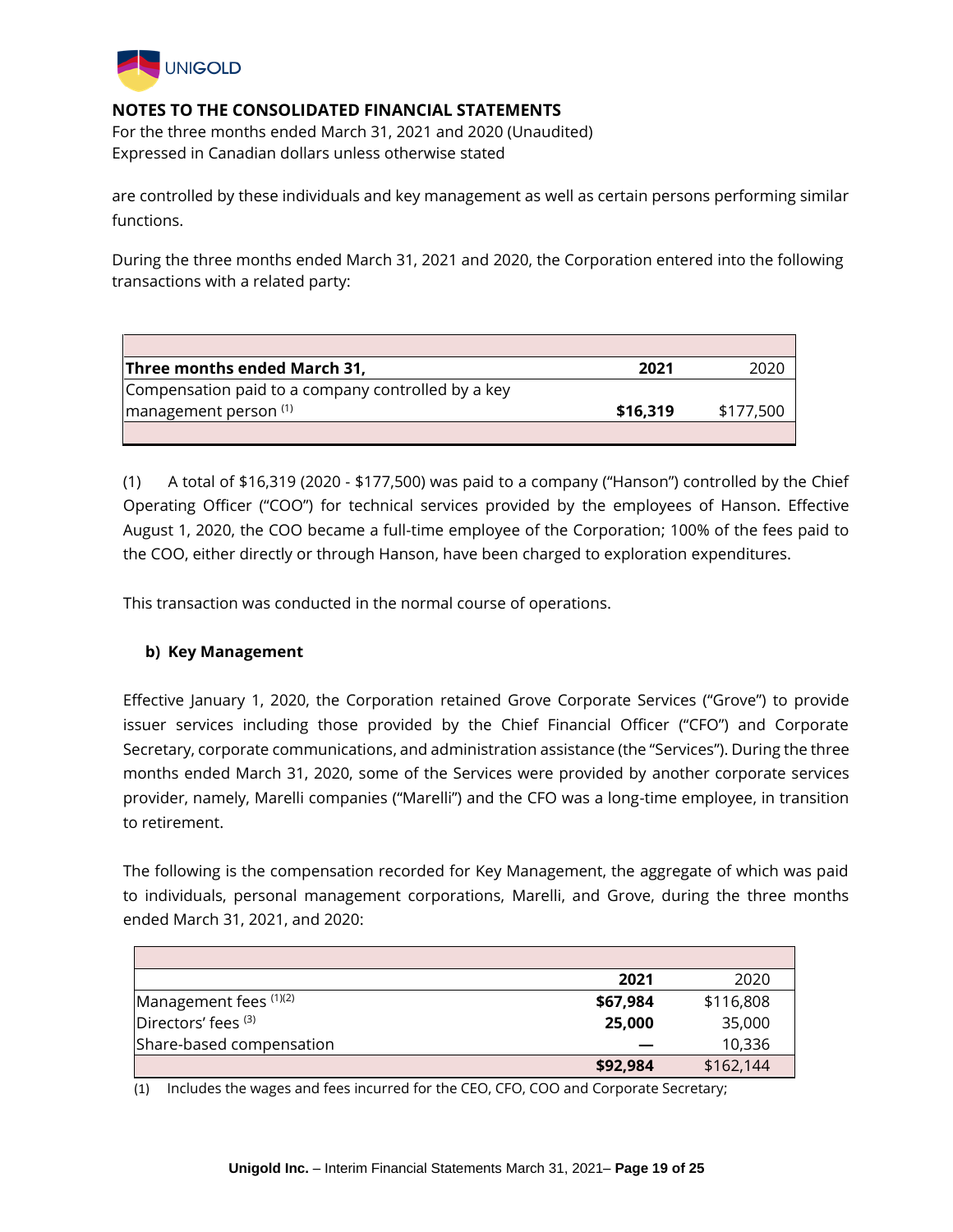

For the three months ended March 31, 2021 and 2020 (Unaudited) Expressed in Canadian dollars unless otherwise stated

- (2) This figure does not include \$74,000, which is the aggregate of 100% of the COO's and 40% of the CEO's compensation during the quarter, which has been allocated to exploration expenditures; and
- (3) Directors' fees are lower in Q1/2021 as two former directors did not stand for re-election at the 2020 Annual General Meeting held October 27, 2020.

### **11. Financial Risk Management**

The Corporation's risk exposures and the impact on the Corporation's financial instruments are summarized below. There have been no changes in the risks, objectives, policies and procedures during the three months ended March 31, 2021 and 2020.

### **(a) Credit risk**

Credit risk is the risk of loss associated with a counterparty's inability to fulfill its payment obligations. The Corporation's credit risk is primarily attributable to cash and other receivables.

Cash is held with a reputable Canadian financial institution, from which management believes the risk of loss to be minimal.

Financial instruments included in other receivables consist of sales tax due from the Federal Government of Canada. Other receivables are in good standing as of March 31, 2021. Management believes that the credit risk concentration with respect to financial instruments included in other receivables is minimal.

## **(b) Liquidity risk**

The Corporation has in place a planning and budgeting process to help determine the funds required to support the Corporation's normal operating requirements on an ongoing basis and its capital, administrative, and exploration and evaluation expenditures. The Corporation ensures that there are sufficient funds to meet its short-term requirements, taking into account its anticipated cash flows from operations and its holdings of cash.

As at March 31, 2021, the Corporation has working capital of \$2,591,744 (December 31, 2020 – \$4,391,874). This is comprised of \$2,539,725 cash and cash equivalents (December 31, 2020 – \$4,034,564) to settle current accounts payable and accrued liabilities of \$165,779 (December 31, 2020 – \$107,324). The Corporation's other current assets consist of other receivables of \$69,710 (December 31, 2020 – \$174,811) and other financial assets and prepaid expenses of \$148,088 (December 31, 2020 – \$289,823).

### **(c) Market risk**

At the present time, the Corporation does not hold any interest in a mining property that is in production. The Corporation's viability and potential success depends on its ability to develop, exploit, and generate revenue from the development of mineral deposits. Revenue, cash flow, and profits from any future mining operations in which the Corporation is involved will be influenced by precious and/or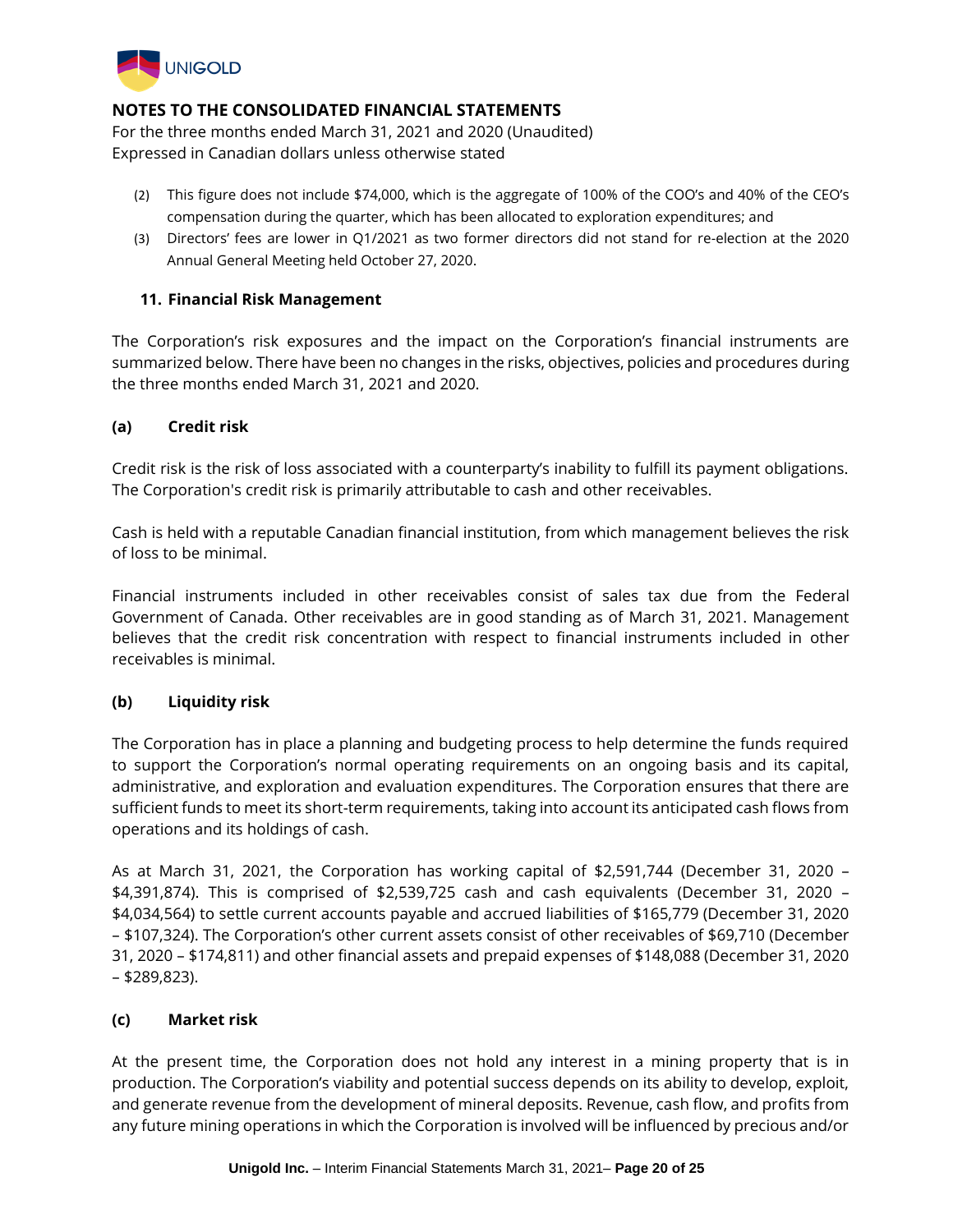

For the three months ended March 31, 2021 and 2020 (Unaudited) Expressed in Canadian dollars unless otherwise stated

base metal prices and by the relationship of such prices to production costs. Such prices can fluctuate widely and are affected by numerous factors beyond the Corporation's control.

### **(d) Foreign exchange risk**

The Corporation's financings are in Canadian dollars. Certain of the Corporation's subsidiary Unigold Dominicana, S.R.L.'s activities are incurred in U.S. dollars (USD) and Dominican Pesos (DOP) and are therefore subject to gains or losses due to fluctuations in foreign currency exchange rates. The Corporation is therefore subject to foreign exchange risk. As at March 31, 2021, the Corporation had foreign cash balances in the Canadian equivalent of \$231,617 (December 31, 2020 – \$308,579) and trade payables of \$88,365 (December 31, 2020 – \$30,097). Sensitivity to a plus or minus 5% change in the foreign exchange rate would have resulted in a decease in the net assets of the Corporation in the amount of \$7,163 at March 31, 2021 (December 31, 2020 – \$13,924). The Corporation does not undertake currency hedging activities to mitigate its foreign currency risk.

### **(e) Interest rate risk**

Interest rate risk is the risk that the fair value of future cash flows of a financial instrument will fluctuate because of changes in market interest rates. The Corporation's current policy is to earn interest on investment-grade short-term deposit certificates issued by its financial institutions. The Corporation periodically monitors the investments it makes and is satisfied with the creditworthiness of its financial institutions. As of March 31, 2021, interest rate risk is minimal since the Corporation has no interestbearing debt instruments.

A sensitivity analysis has determined that an interest rate fluctuation of 1% would not have resulted in significant fluctuation in the interest income during the three months ended March 31, 2021.

### **(f) Fair value of financial assets and liabilities**

Fair value estimates are made at the statement of financial position date based on relevant market information and information about the financial instrument. These estimates are subjective in nature and involve uncertainties in significant matters of judgment and therefore cannot be determined with precision. Changes in assumptions could significantly affect these estimates.

The book values of cash, other receivables, and accounts payable and accrued liabilities approximate their respective fair values due to the short-term nature of these instruments.

### **12. Capital Risk Management**

The Corporation considers its capital structure to consist of equity attributable to shareholders of the Corporation which, at March 31, 2021, is \$3,517,963 (December 31, 2020 - \$5,175,031). The Corporation manages its capital structure, and makes adjustments to it, in order to have the funds available to support its exploration and corporate activities.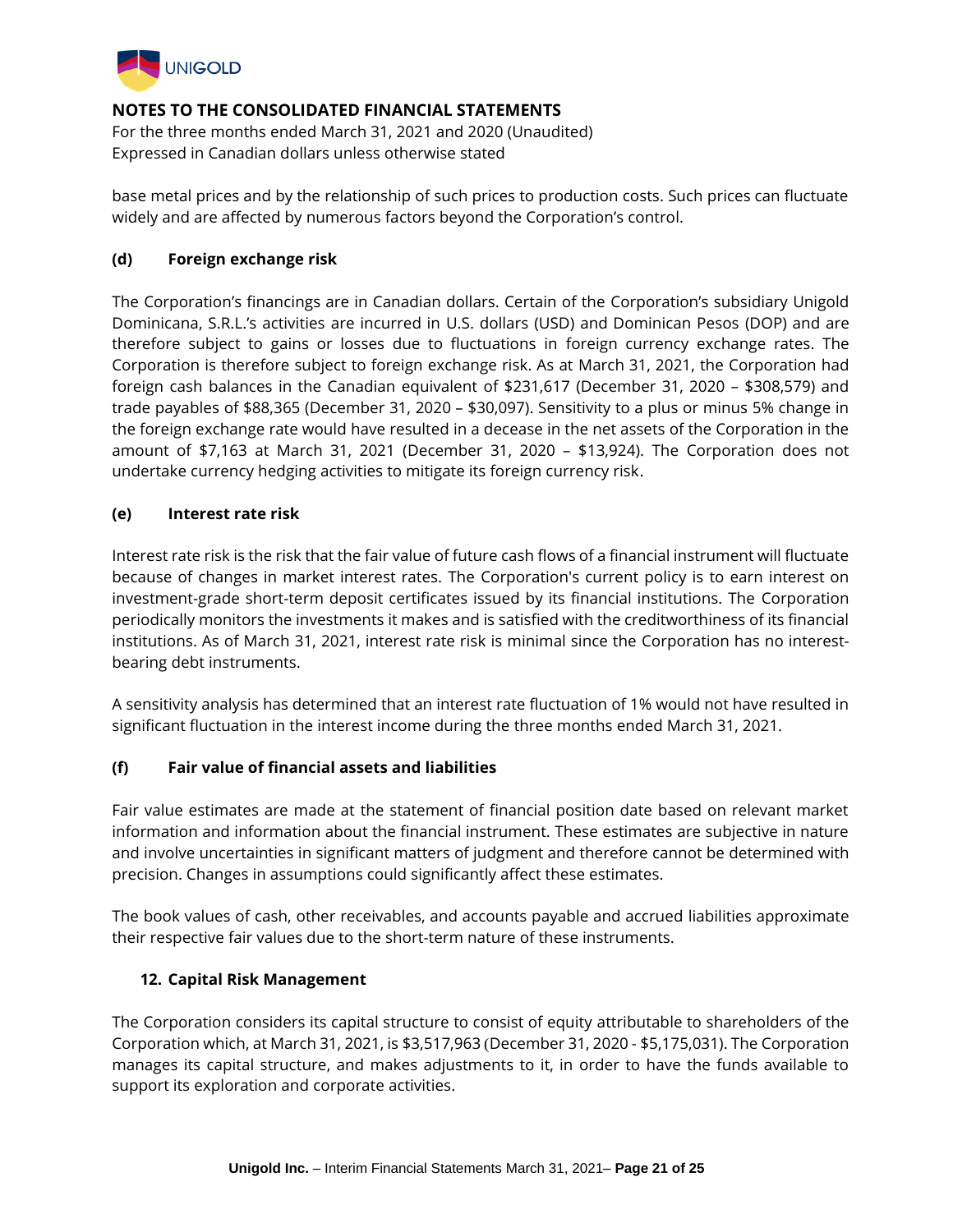

For the three months ended March 31, 2021 and 2020 (Unaudited) Expressed in Canadian dollars unless otherwise stated

The Corporation's objective when managing capital is to safeguard the Corporation's ability to continue as a going concern in order to pursue the exploration of its exploration properties and maximize shareholder returns. The Corporation satisfies its capital requirements through careful management of its cash resources and by utilizing its existing credit facility or equity issues, as necessary, based on the prevalent economic conditions of both the industry and the capital markets and the underlying risk characteristics of the related assets.

Management reviews its capital management approach on an ongoing basis. The Corporation and its subsidiaries are not subject to externally imposed capital requirements other than the capital requirements of the TSX Venture Exchange which requires adequate working capital or financial resources of the greater of (i) \$50,000 and (ii) an amount required in order to maintain operations and cover general and administrative expenses for a period of 6 months. At March 31, 2021 the Corporation is compliant with Policy 2.5 of the TSX Venture Exchange.

## **13. Commitments and Contingencies**

### **(a) Legal proceedings**

The Corporation and its entities are party to certain legal proceedings arising in the ordinary course of business. In the opinion of management, there are no current legal proceedings or other claims outstanding, which, on final disposition, could have a material adverse effect on the financial position of the Corporation.

### **(b) Environmental matters**

The Corporation's exploration activities are subject to various laws and regulations governing the protection of the environment. These laws and regulations are continually changing and generally becoming more restrictive. The Corporation conducts its operations so as to protect public health and the environment and believes its operations are materially in compliance with all applicable laws and regulations. The Corporation has made, and expects to make in the future, expenditures to comply with such laws and regulations.

The Corporation has operated in the mineral exploration industry in the Dominican Republic for many years. The enforcement of environmental regulation in the Dominican Republic is evolving and the enforcement posture of government authorities is continually being reconsidered. The Corporation periodically evaluates its obligations under environmental regulations.

### **(c) Guarantees**

The Corporation has no guarantees outstanding.

## **(d) Contingencies**

The Corporation is a party to certain employment contracts. These contracts contain clauses requiring that up to \$1,180,000 be paid on termination for other than cause. The Dominican Republic has laws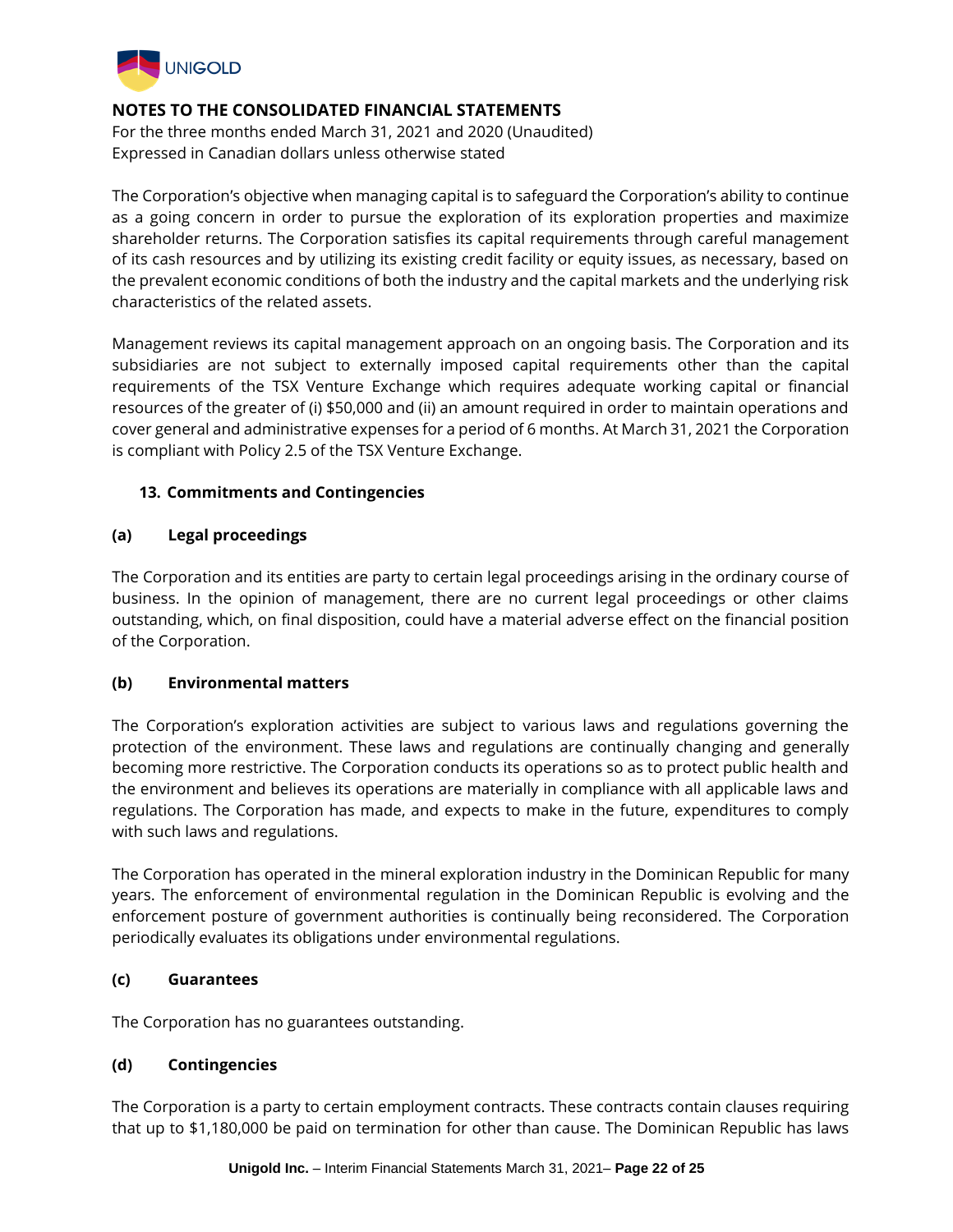

For the three months ended March 31, 2021 and 2020 (Unaudited) Expressed in Canadian dollars unless otherwise stated

requiring payments of approximately \$143,963 if those employees are terminated. As the triggering event has not taken place, the contingent payments have not been reflected in these condensed consolidated interim financial statements.

### **(e) Operating contractual obligations**

| Year                 | Total     | 2021      | 2022 | 2023                     | 2024 | 2025 |
|----------------------|-----------|-----------|------|--------------------------|------|------|
| Office lease         | \$4,000   | \$4,000   | $$-$ | \$-                      | \$-  | $$-$ |
| Corporate services   | 84,000    | 84,000    |      | -                        |      | -    |
| Management fees      | 565,004   | 565,004   |      | $\overline{\phantom{0}}$ |      |      |
| Technical services - |           |           |      |                          |      |      |
| break fee            | 200,000   | 200,000   |      | $\overline{\phantom{0}}$ |      |      |
|                      | \$853,004 | \$853,004 | \$–  | \$–                      | S-   | \$–  |

Minimum contractual payments over the next five years are estimated as follows:

The Corporation has entered into a lease for office premises in which it applies the short-term lease recognition exception. The lease is for rental space situated In the Dominican Republic and has a life of one year. The cost is expensed to the E&E costs. There are no restrictions placed upon the lessee by entering into this lease. The Corporation is applying the exemption under IFRS 16 for this short-term lease.

The Corporation has contracted Longford Exploration Services Ltd. ("Longford") to provide professional geological services in the Dominican Republic. The contract with Longford terminates on January 31, 2022 and can be extended for a further six months by mutual agreement. The Corporation may terminate the contract in advance by paying \$200,000 and covering demobilization costs for Longford staff in the Dominican Republic.

## **(f) 2015 Private Placement Rights and Options**

In connection with the 2015 private placement, an investment agreement was signed which gives Osisko Gold Royalties Ltd. ("Osisko") certain rights as long as Osisko continued to hold Unigold shares equal to at least 10% of the issued and outstanding Unigold shares on a non-diluted basis. Osisko dropped below 10% ownership based on the June 23, 2020, financing. As a result, many of the rights granted to Osisko in the 2015 placement have terminated. Osisko continues to hold an option to purchase a 2% net smelter return ("NSR") royalty on Unigold's Neita property for a consideration of \$2,000,000, exercisable 90 days following the delivery of a feasibility study. Once exercised, Unigold will have the right to repurchase a 1% NSR (being 50% of the 2% NSR held by Osisko) for \$1,000,000 until 90 days following the achievement of commercial production.

## **(g) Corporate Services Agreement**

Commencing January 1, 2020, the Corporation entered into an agreement with Grove, a private company that provides CFO and Corporate Secretarial consulting services, corporate communications and administrative services to the Corporation, at a monthly cost of \$7,000. This is an annual, renewable agreement which may be terminated by the Corporation with 90 days' written notice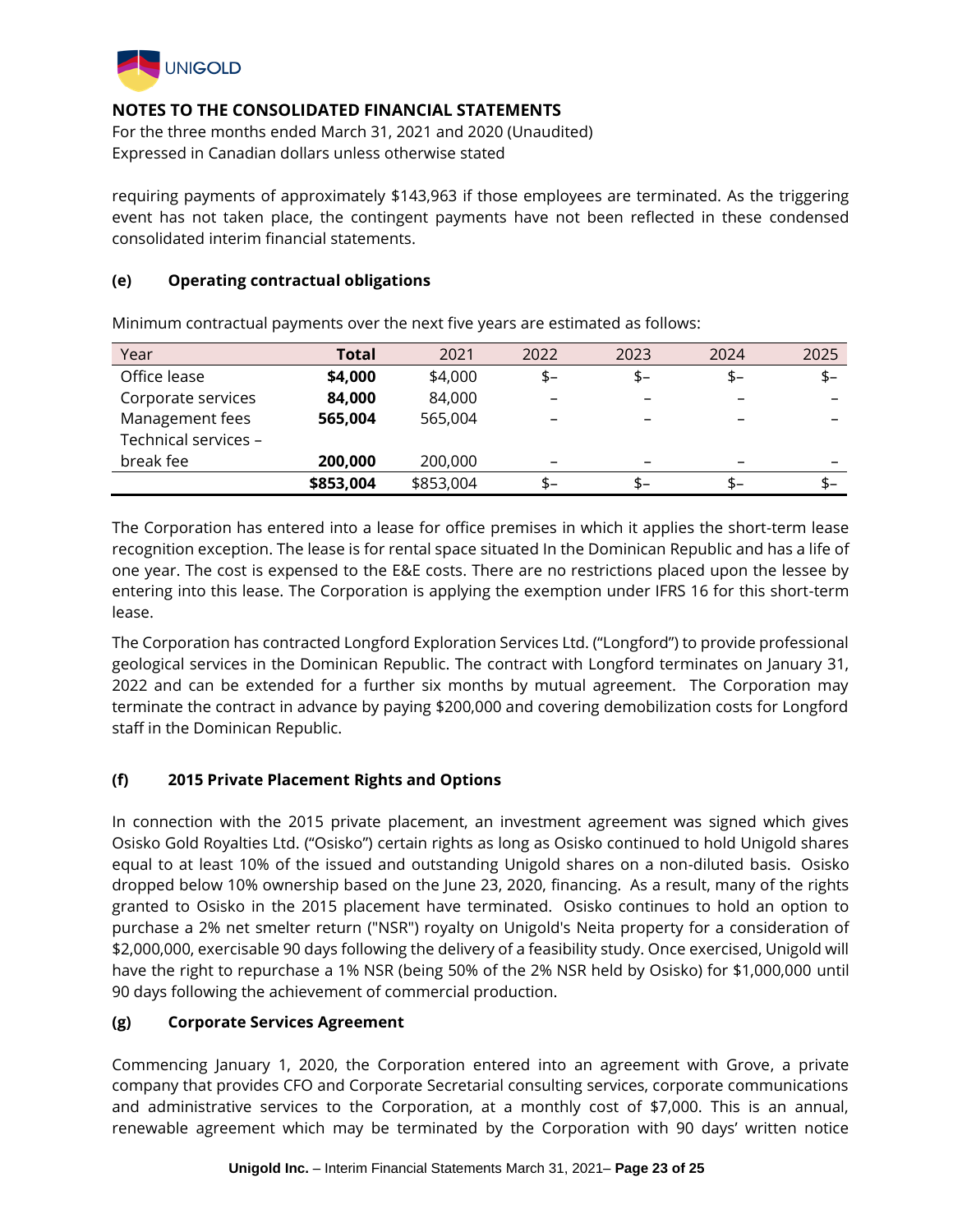

For the three months ended March 31, 2021 and 2020 (Unaudited) Expressed in Canadian dollars unless otherwise stated

provided to Grove of the Corporation's intention to terminate the agreement. See note 10 – *Related Party Transactions*.

### **14. Segmented Information**

The Corporation's only activity is mineral exploration and evaluation. All of the Corporation's land, vehicles, field equipment, and camp and buildings (see note 6 – *Property, Plant and Equipment*) are physically located in the Dominican Republic. All of the Corporation's exploration and evaluation activities referred to in note 7 – *Exploration Properties, and Exploration and Evaluation Expenditures ("E&E")* relate to properties in the Dominican Republic.

|                             | As at and for the three months ended March 31, 2021 |                 |              |
|-----------------------------|-----------------------------------------------------|-----------------|--------------|
|                             | <b>Dominican</b>                                    |                 |              |
|                             | Canada                                              | <b>Republic</b> | <b>Total</b> |
|                             | \$                                                  | ⋑               |              |
| Assets                      | 2,276,414                                           | 1,410,159       | 3,686,573    |
| Liabilities                 | 77,414                                              | 88,365          | 165,779      |
| Investment income           | (2, 519)                                            |                 | (2, 519)     |
| <b>Exploration expenses</b> | 92,000                                              | 1,233,994       | 1,325,994    |
| G&A and other expenses      | 350,979                                             | 57,561          | 408,540      |

|                             | As at and for the three months ended March 31, 2020 |            |            |
|-----------------------------|-----------------------------------------------------|------------|------------|
|                             |                                                     | Dominican  |            |
|                             | Canada                                              | Republic   | Total      |
|                             | \$                                                  |            |            |
|                             | 351,512                                             | 43,211,751 | 43,563,263 |
| Assets                      | (86, 732)                                           | (33, 230)  | (119, 962) |
| Liabilities                 | 1,866                                               |            | 1,866      |
| Investment income           | 4,269                                               | 18         | 4,287      |
| <b>Exploration expenses</b> | 181,038                                             | 670,315    | 851,353    |
| G&A and other expenses      | 254,318                                             | 20,854     | 275,172    |

### **15. Subsequent events**

i. On April 28, 2021, the Corporation elected to exercise its right under the terms of a warrant certificate dated September 18, 2019 (the "Warrant Certificate") governing the common share ("Common Share") purchase warrants of the Company issued on September 18, 2019 (the "Warrants") to accelerate the expiry date of the Warrants. As of the close of markets on March 15, 2021, the closing price of the Common Shares had traded in excess of \$0.30 for at least 20 consecutive trading days. Accordingly, the expiry date for the Warrants was accelerated to May 31,